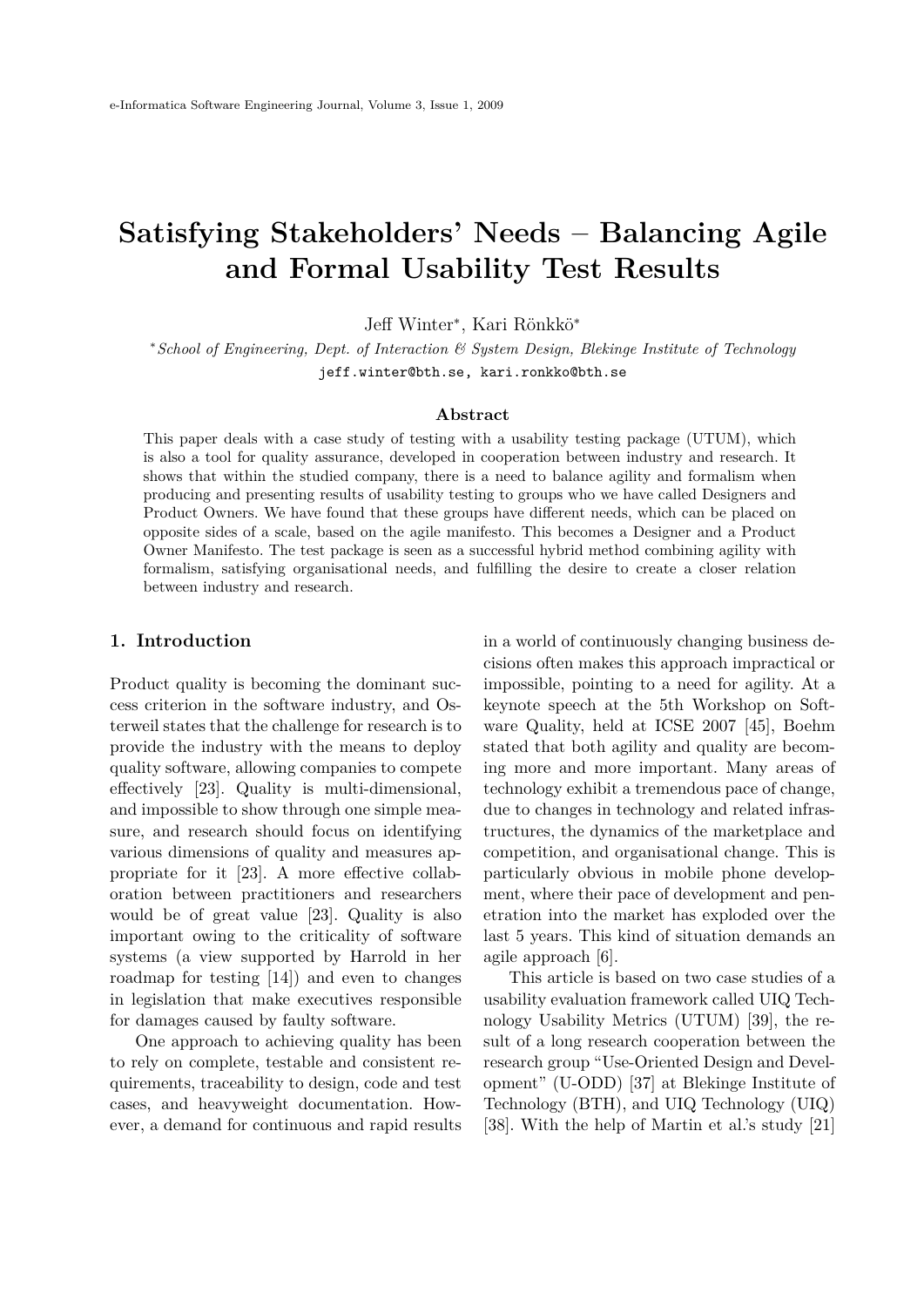and our own case studies, it presents an approach to achieving quality, related to an organizational need for agile and formal usability test results. We use concepts such as "agility understood as good organizational reasons" and "plan driven processes as the formal side in testing", to identify and exemplify a practical solution to assuring quality through an agile approach. The research question for the first case study was:

– How can we balance demands for agile results with demands for formal results when performing usability testing for quality assurance?

We use the term "formal" as a contrast to the term "agile" not because we see agile processes as being informal or unstructured, but since "formal" is more representative than "plan driven" to characterise the results of testing and how they are presented to certain stakeholders. We examine how the results of the UTUM test are suitable for use in an agile process. eXtreme Programming (XP) is used as an illustrative example in this article, but note that there is no strong connection to any particular agile methodology; rather, there is a philosophical connection between the test and the ideas behind the agile movement. We examine how the test satisfies requirements for formal and informal statements of usability and quality.

In the first study, we identify two groups of stakeholders that we designated as Designers (D) and Product Owners (PO), with an interest in the different elements of the test data. A further case study was performed to discover if these findings could be confirmed. It attempted to answer the following research questions:

- Are there any presentation methods that are generally preferred?
- Is it possible to find factors in the data that allow us to identify differences between the separate groups  $(D \& PO)$  that were tentatively identified in the case study presented in the previous chapter?
- Are there methods that the respondents think are lacking in the presentation methods currently in use within UTUM?
- Do the information needs, and preferred methods change during different phases of a design and development project?
- Can results be presented in a meaningful way without the test leader being present?

The structure of the article is as follows. An overview of two testing paradigms is provided. A description of the test method comes next, followed by a presentation of the methodology, and the material from the case studies, examining the balance between agility and formalism, the information needs of different stakeholders, the relationship between agility, formality and quality, and the need for research/industry cooperation. The article ends with a discussion of the work, and conclusions.

# **2. Testing – Prevailing Models vs. Agile Testing**

Testing is performed to support quality assurance, and an emphasis on software quality requires improved testing methodologies that can be used by practitioners to test their software [14]. Since we regard the test framework as an agile testing methodology, this section presents a discussion of testing from the viewpoints of both the software engineering community and the agile community.

Within software engineering, there are many types of testing, in many process models, (e.g. the Waterfall model [30], Boehm's Spiral model [4]). Testing is often phase based, and the typical stages of testing (see e.g. [33], [25]) are *Unit testing, Integration testing, Function testing, Performance testing, Acceptance testing, and Installation testing*. The stages from Function testing and onwards are characterised as *System Testing*, where the system is tested as a whole rather than as individual pieces [25]. Usability testing (otherwise named Human Factors Testing) has been characterised as investigating requirements dealing with the user interface, and has been regarded as a part of Performance testing [25]. The prevailing approach to testing is reliant on formal aspects and best practice.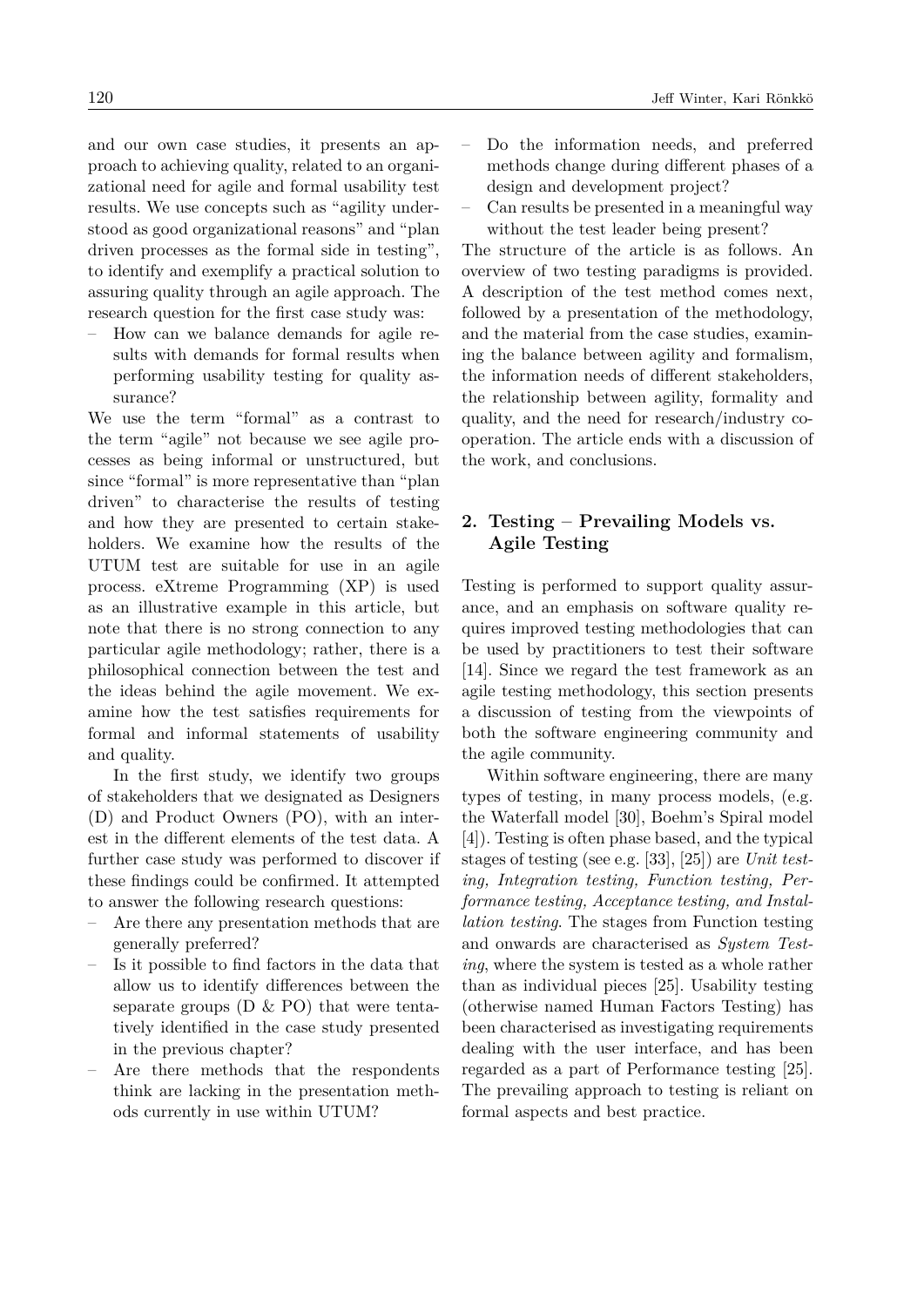Agile software development changes how software development organisations work, especially regarding testing [34]. In agile development, exemplified here by XP [1], a key tenet is that testing is performed continuously by developers. Tests should be isolated, i.e. should not interact with the other tests that are written, and should preferably be automatic, although not all companies applying XP automate all tests [21]. Tests come from both programmers and customers, who create tests that serve to increase their confidence in the operation of the program. Customers specify functional tests to show that the system works how they expect it to, and developers write unit tests to ensure that the programs work how they think it does. These are the main testing methods in XP, but can be complemented by other types of tests when necessary. Some XP teams may have dedicated testers, who help customers translate their test needs into tests, who can help customers create tools to write, run and maintain their own tests, and who translate the customer's testing ideas into automatic, isolated tests [1].

The role of the tester is a matter of debate. It is primarily developers who design and perform testing. However, within industry, there are seen to be fundamental differences between the people who are "good" testers and those who are good developers. In theory, it is often assumed that the tester is also a developer, even when teams use dedicated testers. Within industry, however, it is common that the roles are clearly separated, and that testers are generalists with the kind of knowledge that users have, who complement the perspectives and skills of the testers. A good tester can have traits that are in direct contrast with the traits that good developers need (see e.g. Pettichord [24] for a discussion regarding this). Pettichord claims that good testers think empirically in terms of observed behaviour, and must be encouraged to understand customers' needs. Thus, although there are similarities, there are substantial differences in testing paradigms, how they treat testing, and the role of the tester and test designer. In our testing, the test leaders are specialists in the area of usability and testing, and generalists in the area of the product and process as a whole.

# **3. The UTUM Usability Evaluation Framework**

UTUM is a usability evaluation framework for mass market mobile devices, and is a tool for quality assurance, measuring usability empirically on the basis of metrics for satisfaction, efficiency and effectiveness, complemented by a test leader's observations. Its primary aim is to measure usability, based on the definition in ISO 9241-11, where usability is defined as "the extent to which a product can be used by specified users to achieve specified goals with effectiveness, efficiency and satisfaction in a specified context of use" [17]. This is similar to the definition of quality in use defined in ISO 9126-1, where usability is instead defined as understandability, learnability and operability [18]. The intention of the test is also to measure "The User eXperience" (UX), which is seen as more encompassing than the view of usability that is contained in e.g. the ISO standards [39], although it is still uncertain how UX differs from the traditional usability perspective [41] and exactly how UX should be defined (for some definitions, see e.g.  $([15], [16], [42]).$ 

In UTUM testing, one or more test leaders carry out the test according to predefined requirements and procedure. The test itself takes place in a neutral environment rather than a lab, in order to put the test participant at ease. The test is led by a test leader, and it is performed together with one tester at a time. The test leader welcomes the tester, and the process begins with the collection of some data regarding the tester and his or her current phone and typical phone use. Whilst the test leader is preparing the test, the tester has the opportunity to get acquainted with the device to be tested, and after a few minutes is asked to fill in a hardware evaluation, a questionnaire regarding attitudes to the look and feel of the device.

The tester performs a number of use cases on the device, based on the tester's normal phone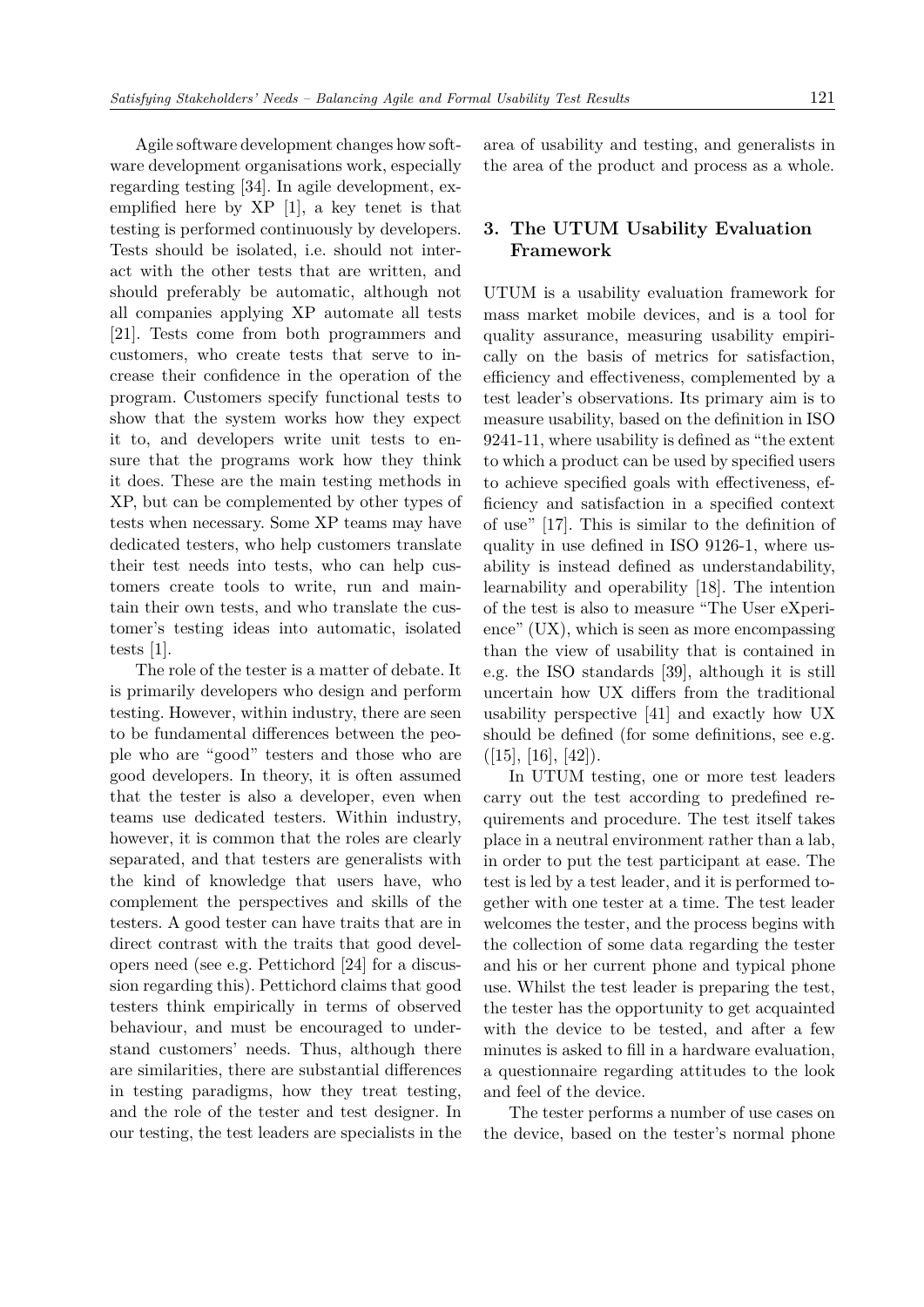

Figure 1. Contents of the UTUM testing, a mix of metrics and mental data

use or organisational testing needs. The test leader observes what happens during the use case performance, and records any observations, the time taken to complete the use cases, and answers to follow-up questions that arise. After the use case is complete, the tester answers questions about how well the telephone lets the user accomplish the use case.

When all of the use cases are completed, the tester completes a questionnaire based on the System Usability Scale (SUS) [7] about his or her subjective impressions of how easy the interface is to use. It expresses the tester's opinion of the phone as a whole. The tester is finally thanked for their participation in the test, and is usually given a small gift, such as a cinema ticket, to thank them for their help.

The data obtained are transferred to spreadsheets. These contain both quantitative data, such as use case completion times and attitude assessments, and qualitative data, such as comments made by testers and information about problems that arose. The data is used to calculate metrics for performance, efficiency, effectiveness and satisfaction, and the relationships between them, leading to a view of usability for the device as a whole. The test leader is an important source of data and information in this process, as he or she has detailed knowledge of what happened during testing.

Figure 1 illustrates the flow of data and knowledge contained in the test and the test results, and how the test is related to different groups of stakeholders. Stakeholders, who can be within the organisation, or licensees, or customers in other organisations, can be seen at the top of the flow, as interested parties. Their requirements influence the design and contents of the test. The data collected is found both as knowledge stored in the mind of the test leader, and as metrics and qualitative data in spreadsheets.

The results of the testing are thereby a combination of metrics and knowledge, where the different types of data confirm one another. Metrics based material is presented in the form of diagrams, graphs and charts, showing comparisons, relations and tendencies. This can be corroborated by the knowledge possessed by the test leader, who has interacted with the testers and who knows most about the process and context of the testing. Knowledge material is often presented verbally, but can if necessary be supported and confirmed by metrics and visual presentations of the data.

UTUM has been found to be a customer driven tool that is quick and efficient, is easily transferable to new environments, and that handles complexity [44]. For more detailed information on the contents and performance of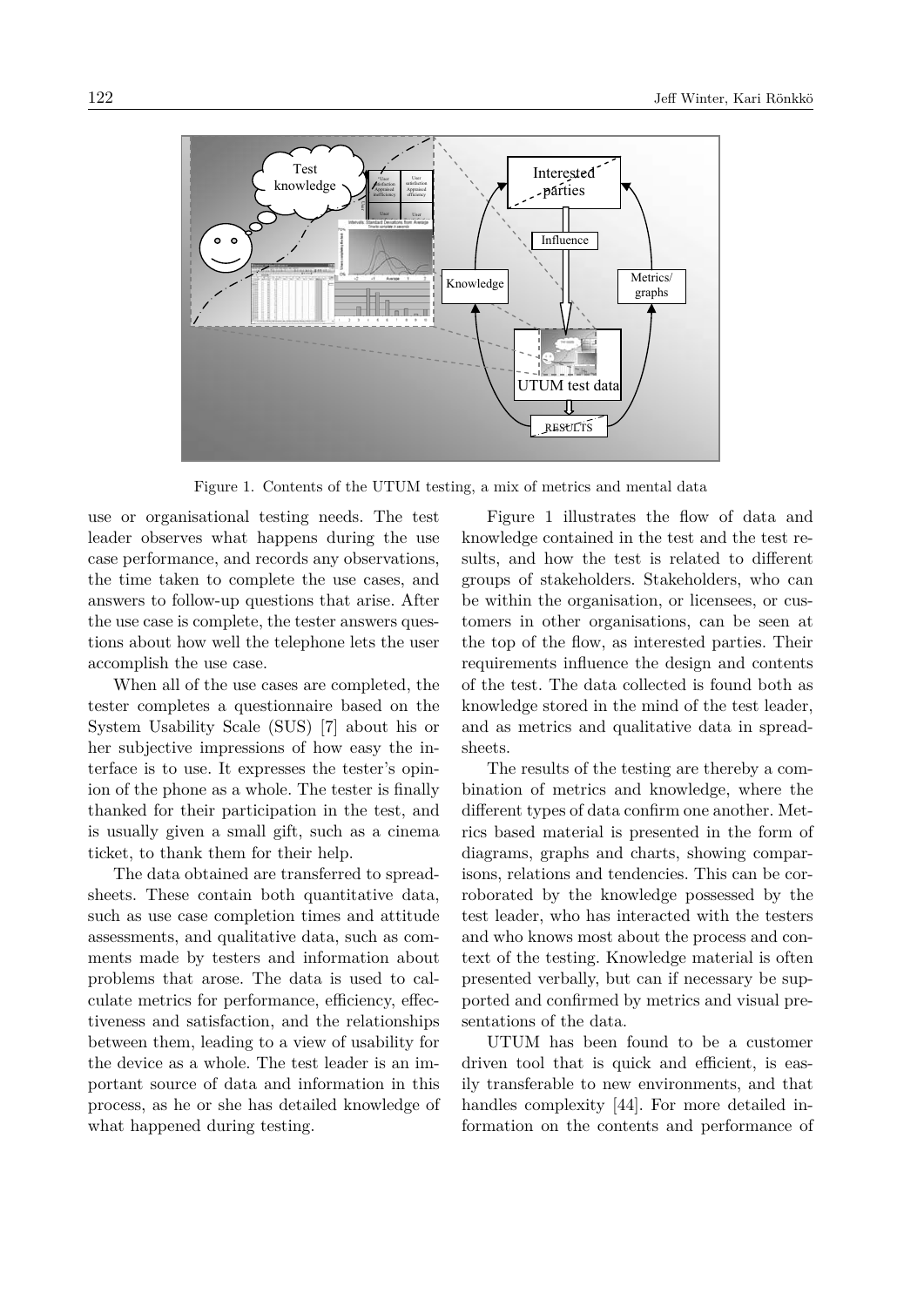the UTUM test and the principles behind it, see ([39], and [44]). A brief video presentation of the whole test process (6 minutes) can be found on YouTube [8].

# **4. The Study Methodology and the Case Studies**

This work has been part of a long-term research cooperation between U-ODD and UIQ, which has centred on the development and evaluation of a usability evaluation framework (for more information, see [44], [40]). The case studies in this phase of the research cooperation were based on tests performed by together by UIQ in Ronneby, and by Sony Ericsson Mobile Development in Manchester.

The process of research cooperation is action research (AR) according to the research and method development methodology called Cooperative Method Development (CMD), see [11], [10], [12] and ([28], chapter 8) for further details. AR "involves practical problem solving which has theoretical relevance" ([22] p. 12). It involves gaining an understanding of a problem, generating and spreading practical improvement ideas, applying the ideas in a real world situation and spreading the theoretical conclusions within academia [22]. Improvement and involvement are central to AR, and its purpose is to influence or change some aspect of whatever the research has as its focus ([27] p. 215). A central aspect of AR is collaboration between researchers and those who are the focus of the research. It is often called participatory research or participatory action research ([27] p. 216). CMD is built upon guidelines that include the use of ethnomethodological and ethnographically inspired empirical research, combined with other methods if suitable. Ethnography is a research strategy taken from sociology, with foundations in anthropology [29]. It relies upon the first-hand experience of a field worker who is directly involved in the setting that is under investigation [29]. CMD focuses on shop floor development practices, taking the practitioners' perspective when evaluating the empirical research and deliberating improvements, and involving the practitioners in the improvements. This approach is inspired by a participatory design (PD) perspective. PD is an approach towards system design in which those who are expected to use the system are actively involved and play a critical role in its design. It includes stakeholders in design processes, and demands shared responsibility, participation, and a partnership between users and implementers [32].

These studies have been performed as case studies, defined by Yin as "an empirical enquiry that investigates a contemporary phenomenon within its real-life context, especially when the boundaries between phenomenon and context are not clearly evident" ([46], p. 13). Yin presents a number of criteria that are used to establish the quality of empirical social research and states that they should be applied both in the design and conduct of a case study. They deal with construct validity, internal validity, external validity and reliability ([46], pp. 35–39).

Three tactics are available to increase construct validity, which deals with establishing correct measures for the concepts being studied, and is especially problematic in case study research. These are: using multiple sources of information; ensuring a chain of evidence and; using member checking, i.e. having the key participants review the case study report. In this study, we have used many different sources of information. The data was obtained through observation, through a series of unstructured and semi-structured interviews [27], both face-to-face and via telephone, through participation in meetings between different stakeholders in the process, and from project documents and working material. The interviews have been performed with test leaders, and with staff on management level within the two companies. Interviews have been audio taped, and transcribed, and all material has been stored. The second case study involves the use of a survey. The mix of data and collection methods has given a triangulation of data that serves to validate the results that have been reached.

To ensure a chain of evidence a "study database" or research diary has been main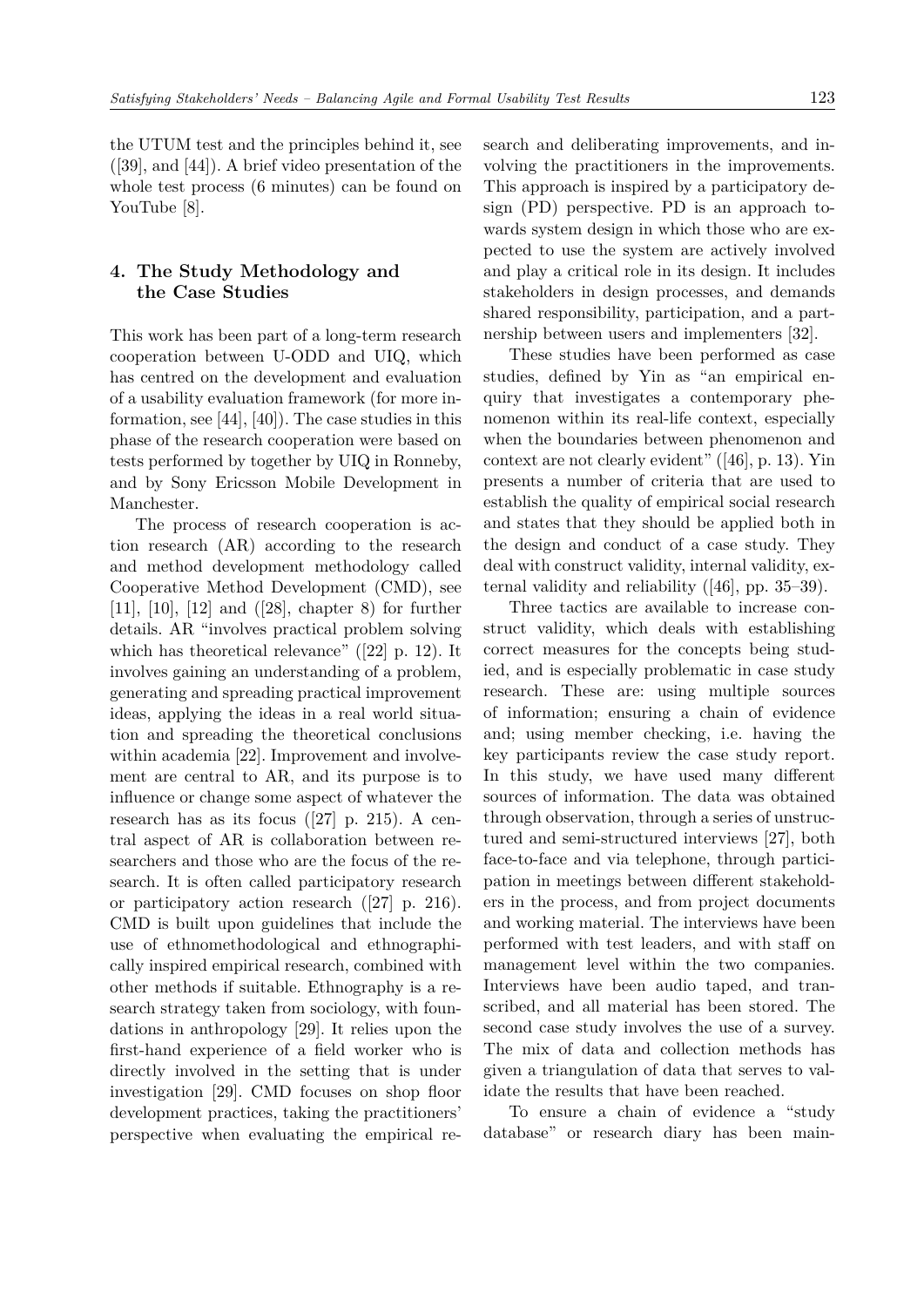tained. It collects all of the information in the study, allowing for traceability and transparency of the material, and reliability [46]. It is mainly computer based, and is an account of the study recording activities performed in the study, transcriptions of interviews and observation notes, and records of relevant documents and articles. The audio recordings are also stored digitally. The written document contains notations of thoughts concerning themes and concepts that arise when reading or writing material in the account of the study. The chain of evidence is also a part of the writing process.

The most important research collaborators in the industrial organisation have been an integral part of the study, and have been closely involved in many stages of the work. They have been available for testing thoughts and hypotheses during the study, giving opportunities for member checking. They have also been involved as co-authors when writing articles, which also means that member checking has been an integral part of the research.

Internal validity is especially important in exploratory case studies, where an investigator tries to determine whether one event leads to another. It must be possible to show that these events are causal, and that no other events have caused the change. If this is not done, then the study does not deal with threats to internal validity. Some ways of dealing with this are via pattern matching, explanation building, addressing rival explanations, and using logic models. This study has been a mix of exploratory and explanatory studies. To address the issues of internal validity in the case studies, we have used the general repertoire of data analysis as mentioned in the previous paragraph. The material in the research diary has been analysed to find emerging themes, in an editing approach that is consistent with Grounded Theory (see Robson [27] p. 458). The analysis process has affected the further rounds of questioning, narrowing down the focus, and shifting the main area of interest, opening up for the inclusion of new respondents who shed light on new aspects of the study. A further method for ensuring validity has been through discussions together with research colleagues, giving them the chance to react to the analysis and suggest and discuss alternative explanations or approaches.

External validity, knowing whether the results of a case study are generalisable outside the immediate case study, has been seen as a major hinder to doing case studies, as single case studies have been seen as a poor basis for generalisation. However, this is based on a fallacious analogy, where critics contrast the situation to survey research, where samples readily generalise to a larger population. In a case study, the investigator tries to generalise a set of results to a wider theory, but, generalisation is not automatic, and a theory must be tested by replicating the findings, in much the same way as experiments are replicated. Although Yin advises performing multiple-case studies, since the chances of doing a good case study are better than using a single-case design ([46], p. 53), this study has been performed as a single-case study and has been performed to generate theory. The case here represents a unique case ([46], p. 40), since the testing has mainly been performed within UIQ, and it is thereby the only place where it has been possible to evaluate the testing methodology in its actual context. One particular threat is in our study is therefore that most of the data comes from UIQ. Due to close proximity to UIQ, the interaction there has been frequent and informal, and everyday contacts and discussions on many topics have influenced the interviews and their analysis. Interaction with Sony Ericsson has been limited to interviews and discussions, but data from Sony Ericsson confirms what was found at UIQ. A further threat is that most of the data in the case study comes from informants who work within the usability/testing area, but once again, they come from two different organisations and corroborate one another, have been complemented by information from other stakeholders, and thus present a valid picture of industrial reality.

A threat in the second case study is the fact that only ten people have participated. This makes it difficult to draw generalisable conclusions from the results. Also, since the company is now disbanded, it is not possible to return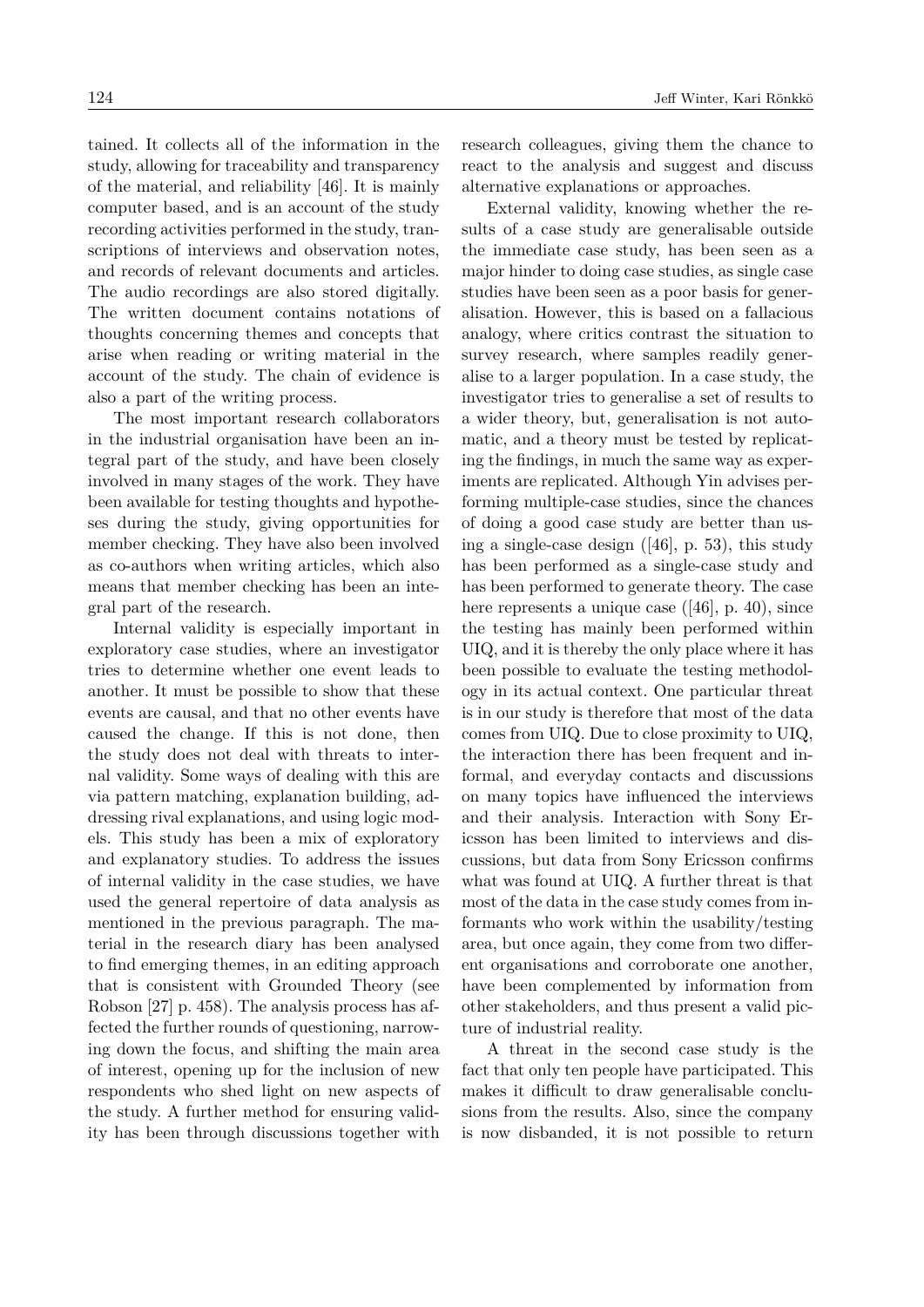to the field to perform cross checking with the participants in the study. The analysis is therefore based on the knowledge we have of the conditions at the company and the context where they worked, and is supported by discussions with a people who were previously employed within the company, whom we are still in contact with. These people can however mainly be characterised as Designers, and therefore may not accurately reflect the views of Product Owners.

Thus, since this research is mainly based on a study of one company in a limited context, it is not possible to make confident claims about the external validity of the study. However, we can say that we have created theory from the study, and that readings appear to suggest that much of what we have found in this study can also be found in other similar contexts. Further work remains to see how applicable the theory is for other organisations in other or wider contexts. Extending the case study and performing a similar study in another organisation is a way of testing this theory, and further analysis may show that the case at UIQ is actually representative of the situation in other organisations.

Reliability deals with the replicability of a study, whereby a later investigator should be able to follow the same procedures as a previous investigator, and arrive at the same findings and conclusions. By ensuring reliability you minimize errors and bias in a study. One prerequisite for this is to document procedures followed in your work, and this can be done by maintaining a case study protocol to deal with the documentation problem, or the development of a case study database. The general way to ensure reliability is to conduct the study so that someone else could repeat the procedures and arrive at the same result  $([46], pp. 35-39)$ . The case study protocol is intended to guide the investigator in carrying out the data collection. It contains both the instrument and the procedures and general rules for data collection. It should contain an overview of the project, the field procedures, case study questions, and a guide for the case study report ([46], p. 69). As mentioned previously, a case study database has been maintained, containing the most important details of the data collection and analysis process. This ensures that the study is theoretically replicable. One problem regarding the replicability of this study, however, is that the rapidly changing conditions for the branch that we have studied mean that the context is constantly changing, whereby it is difficult to replicate the exact context of the study.

In the following, we begin by presenting the results of the first case study, and discuss in which way the results are agile or plan-driven/formal, who is interested in the different types of results, and which of the organisational stakeholders needs agile or formal results.

## **5. Agile or Formal?**

The first focus of the study was the fact that testing was distributed, and the effect this had on the testing and the analysis of the results During the case study, as often happens in case studies [46], the research question changed. Gradually, another area of interest became the elements of agility in the test, and the balance between the formal and informal parts of the testing. The framework has always been regarded as a tool for quality, and verifying this was one purpose of the testing that this case study was based on. Given the need for agility mentioned above, the intention became to see how the test is related to agile processes and whether the items in the agile manifesto can be identified in the results from the test framework. The following is the result of having studied the material from the case study from the perspective of the spectrum of different items that are taken up in the agile manifesto.

The agile movement is based on core values, described in the agile manifesto [35], and explicated in the agile principles [36]. The agile manifesto states that: "We are uncovering better ways of developing software by doing it and by helping others do it. Through this work we have come to value: *Individuals and interactions* over processes and tools, *Working software* over comprehensive documentation, *Customer collaboration* over contract negotiation, and *Responding*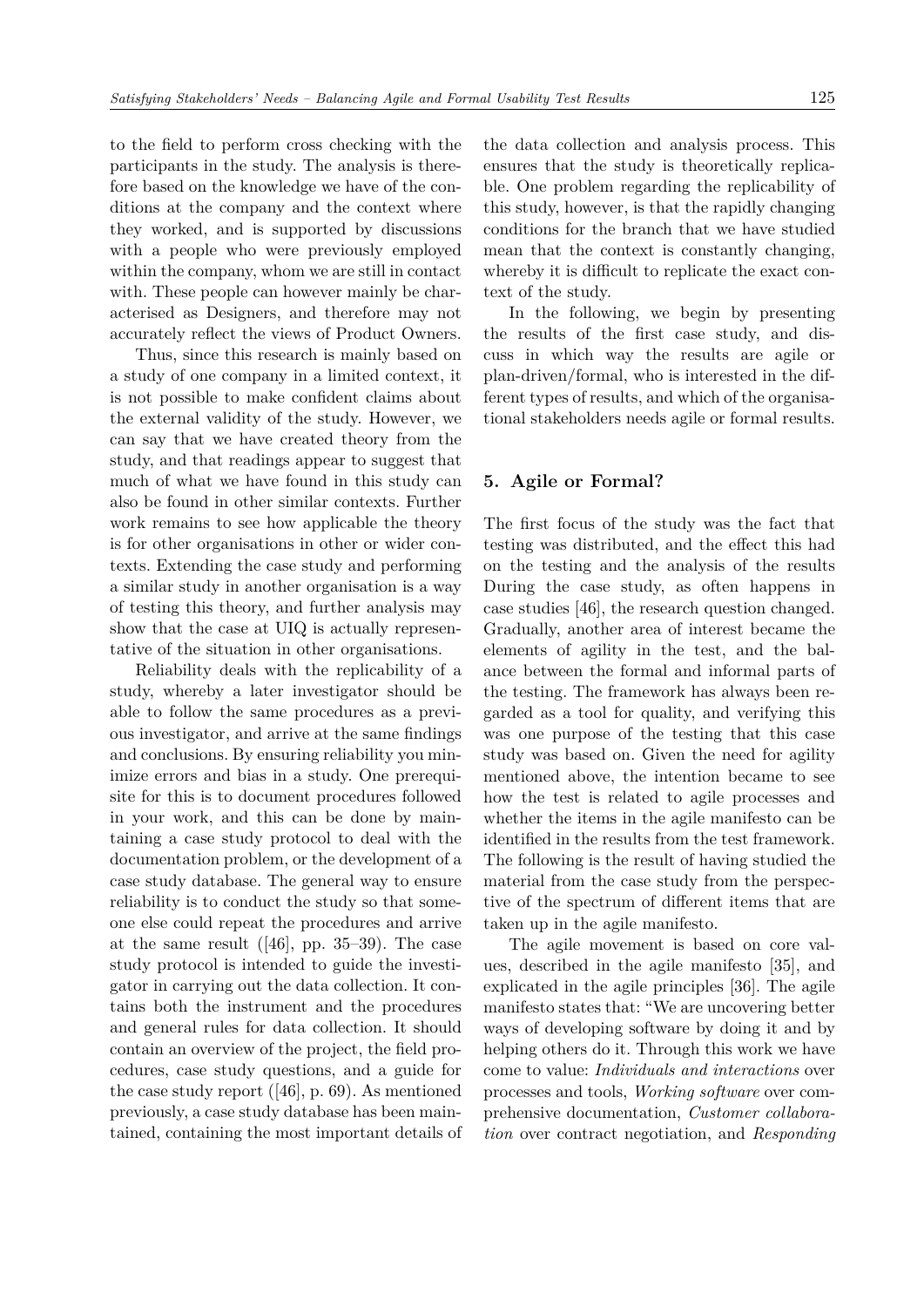*to change* over following a plan. That is, while there is value in the items on the right, we value the items on the left more". Cockburn stresses that the intention is not to demolish the house of software development, represented here by the items on the right (e.g. working software over *comprehensive documentation*), but claims that those who embrace the items on the left rather than those on the right are more likely to succeed in the long run [9]. Even within the agile community there is some disagreement about the choices, but it is accepted that discussions can lead to constructive criticism. Our analysis showed that all these elements could be identified in the test and its results.

In our research we have always been conscious of a division of roles within the company, often expressed as "shop floor" and "management", and working with a participatory design perspective we have worked very much from the shop floor point of view. During the study, this viewpoint of separate groups emerged and crystallised, and two disparate groups became apparent. We called these groups Designers, represented by e.g. interaction designers and system and interaction architects, representing the shop floor perspective, and Product Owners, including management, product planning, and marketing, representing the management perspective.

When regarding this in light of the Agile manifesto, we began to see how different groups may have an interest in different factors of the framework and the results that it can produce, and it became a point of interest to see how these factors related to the manifesto and which of the groups, Designers (D) or Product Owners (PO), is mainly interested in each particular item in the manifesto. The case study data was analysed on the basis of these emerging thoughts. Where the groups were found to fit on the scale is marked in bold text in the paragraphs that follow. One of the items is changed from "Working software" to "Working information" as we see the information resulting from the testing process as a metaphor for the software that is produced in software development.

*•* **Individuals and interactions** – The testing process is dependent on the individuals who lead the test, and who actually perform the testing on the devices. The central figure here is the test leader, who functions as a pivot point in the whole process, interacting with the testers, observing and registering the data, and presenting the results. This interaction is clearly important in the long run from a PO perspective, but it is **D** who has the greatest and immediate benefit of the interaction, showing how users reacted to design decisions, that is a central part of the testing.

- *•* **Processes and Tools** The test is based upon a well-defined process that can be repeated to collect similar data that can be compared over a period of time. This is important for the designers, but in the short term they are more concerned with the everyday activities of design and development that they are involved in. Therefore we see this as being of greatest interest to **PO**, who can get a long-term view of the product, its development, and e.g. comparisons with competitors, based on a stable and standardised method.
- *•* **Working information** The test produces working information quickly. Directly after the short period of testing that is the subject of this case study, before the data was collated in the spreadsheets, the test leaders met and discussed and agreed upon their findings. They could present the most important qualitative findings to system and interaction architects within the two organisations 14 days after the testing began, and changes in the implementation were requested soon after that. An advantage of doing the testing in-house is having access to the test leaders, who can explain and clarify what has happened and the implications of it. This is obviously of primary interest to **D**.
- *•* **Comprehensive documentation** The documentation consists mainly of spreadsheets containing metrics and qualitative data. Metrics back up qualitative data and open up ways to present test results that can be understood without having to include contextual information. They make test re-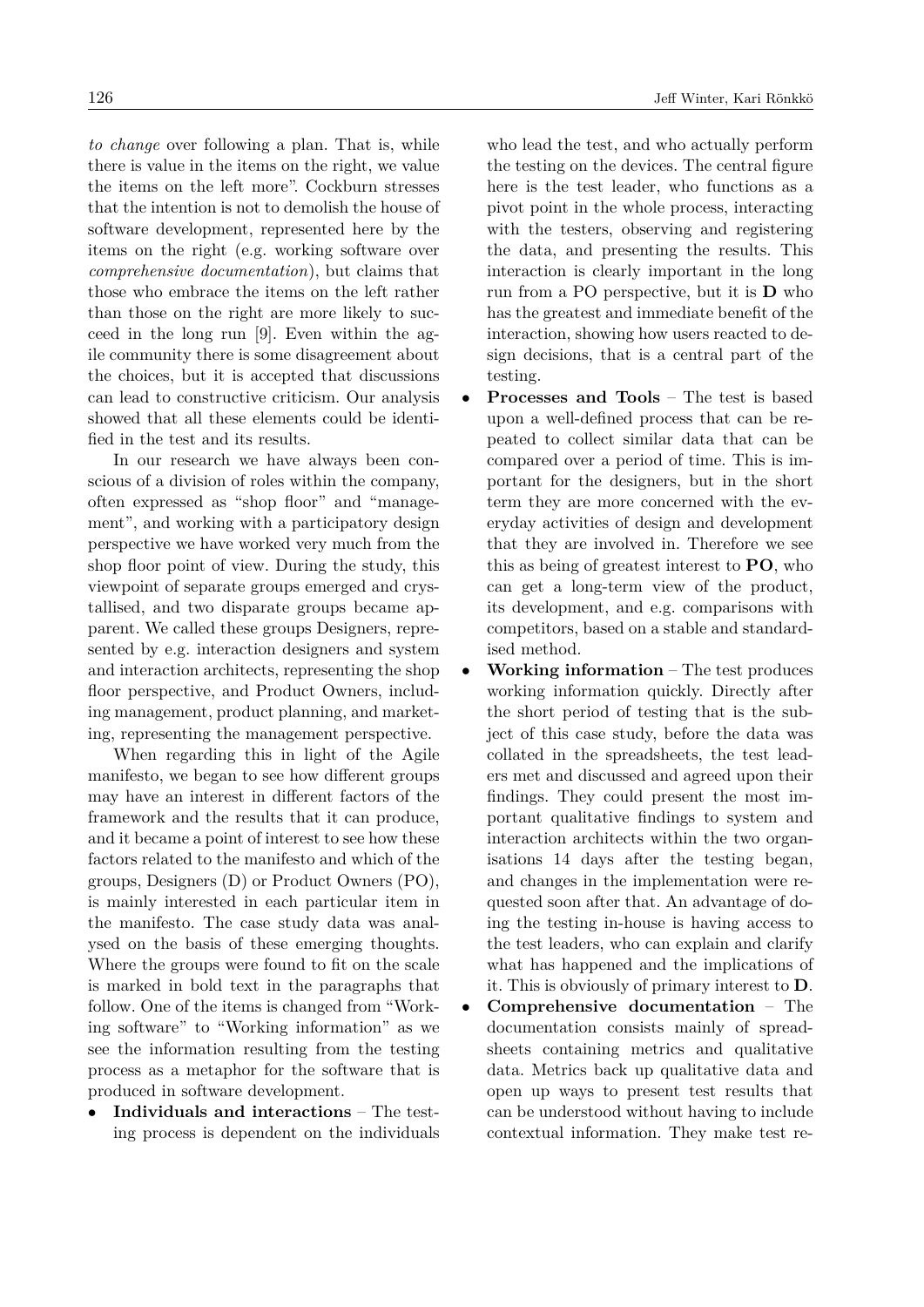sults accessible for new groups. The quantitative data gives statistical confirmation of the early qualitative findings, but are regarded as most useful for PO, who want figures of the findings that have been reached. There is less pressure of time to get these results compiled, as the critical findings are already being implemented. The metrics can be subject to stringent analysis to show comparisons and correlations between different factors. In both organisations there is beginning to be a demand for Key Performance Indicators for usability, and although it is still unsure what these may consist of, it is still an indication of a trend that comes from **PO** level.

- *•* **Customer collaboration** in the testing procedure it is important for the testers to have easy access to individuals, to gain information about customer needs, end user patterns, etc. The whole idea of the test is to collect the information that is needed at the current time regarding the product and its development. How this is done in practice is obviously of concern to PO in the long run, but in the immediate day to day operation it is primarily of interest to **D**.
- *•* **Contract negotiation** On a high level it is up to PO to decide what sort of cooperation should take place between different organisations and customers, and this is not something that involves D, so this is seen as most important for **PO**.
- **Respond to change** The test is easily adapted to changes, and is not particularly resource-intensive. If there is a need to change the format of a test, or a new test requirement turns up suddenly, it is easy to change the test without having expended extensive resources on the testing. It is also easy to do a "Light" version of a test to check a particular feature that arises in the everyday work of design, and this has happened several times at UIQ. This is the sort of thing that is a characteristic of the day to day work with interaction design, and is nothing that is of immediate concern for PO, so this is seen as **D**.

*•* **Following a plan** – From a short-term perspective, this is important for D, but since they work in a rapidly changing situation, it is more important for them to be able to respond to change. This is however important for **PO** who are responsible for well functioning strategies and long-term operations in the company.

#### **5.1. On Opposite Sides of the Spectrum**

In this analysis, we found that "Designers", as in the agile manifesto, are interested in the items on the left, rather than the items on the right (see Figure 2). We see this as being "A Designer's Manifesto". "Product Owners" are more interested in the items on the right. Boehm characterised the items on the right side as being "An Auditor Manifesto"[6]. We see it as being "A Product Owner's Manifesto". This is of course a sliding scale; some of the groups may be closer to the middle of the scale. Neither of the two groups is uninterested in what is happening at the opposite end of the spectrum, but as in the agile manifesto, while there is value in the items on one side, they value the items on the other side more. We are conscious of the fact that these two groups are very coarsely drawn, and that some groups and roles will lie between these extremes. We are unsure exactly which roles in the development process belong to which group, but are interested in looking at these extremes to see their information requirements in regard to the results of usability testing. On closer inspection it may be found that none of the groups is on the far side of the spectrum for all of the points in the manifesto. To gain further information regarding this, a case study has been performed, which we present in the next section.

# **6. Follow-up Study of Preferred Presentation Methods**

This study is thus an investigation of attitudes regarding which types of usability findings different stakeholders need to see, and their pre-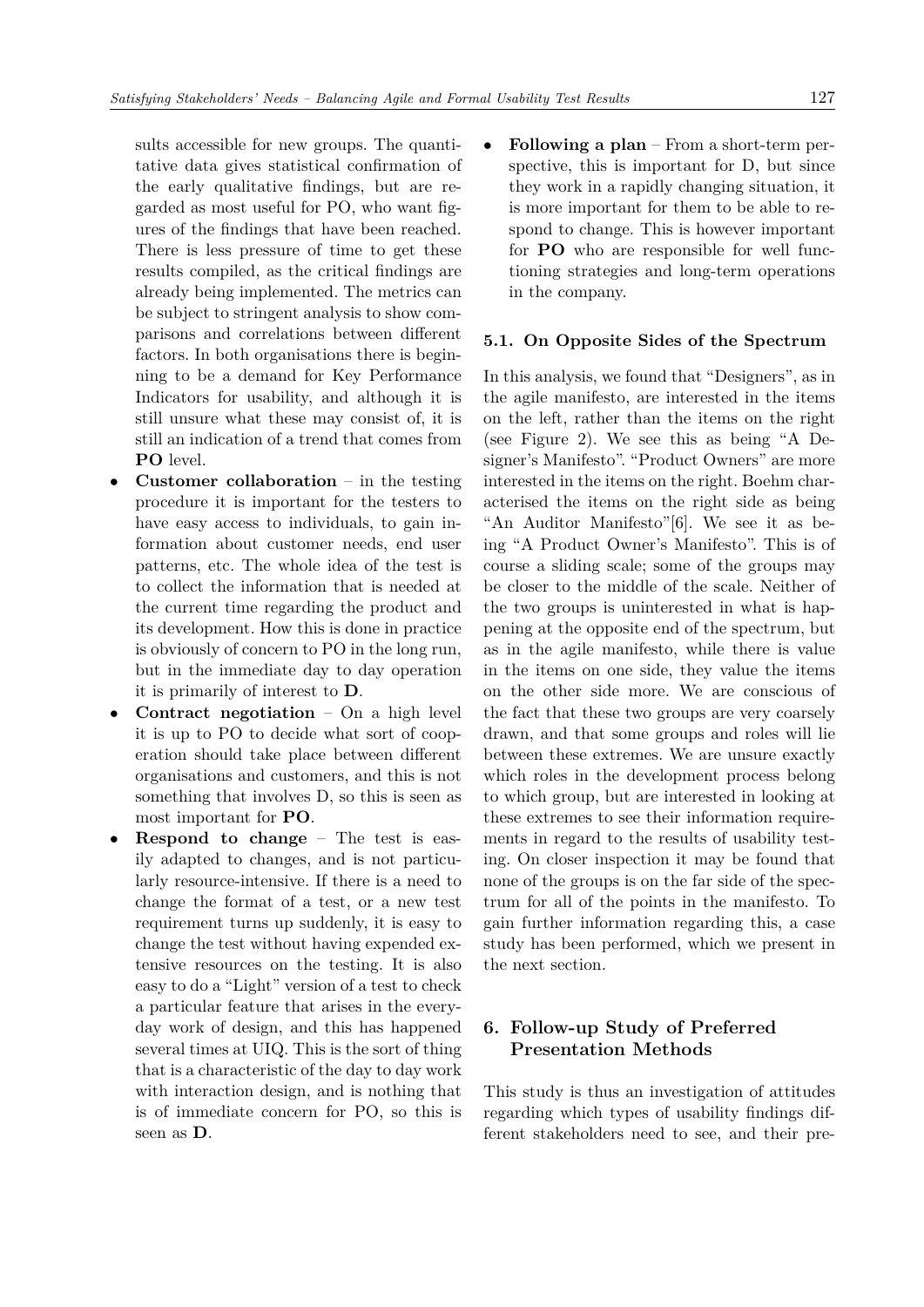

Figure 2. Groups and their diverging interests

ferred presentation methods. In the previous study we identified two groups of stakeholders with different information needs, ranging from Designers, who appear to want quick results, often qualitative results rather than quantitative results, to Product Owners, who want more detailed information, are more concerned with quantitative results, but are not as concerned with the speediness of the results. To test this theory, we sent a questionnaire to a number of stakeholders within UIQ and their customers, who are participants in the design and development process.

A document was compiled illustrating ten methods for presenting the results of UTUM tests. It contained a brief description of the presentation method and the information contained in it. The methods were chosen together with a usability expert from UIQ who often presents the results of testing to different groups of stakeholders. The methods were chosen on the basis of his experience of presenting test results to different stakeholders and are the most used and most representative ways of presenting results. The methods range from a verbal presentation of early findings, to spreadsheets containing all of the quantitative or the qualitative data from the testing, plus a number of graphical representations of the data. The methods were as follows

**Method 1: The Structured Data Summary (the SDS)**. A spreadsheet with the qualitative findings of the testing. It shows issues that have been found, on the basis of each tester and each device, for every use case. Comments made by the test participants and observations made by the test leader are stored in the spreadsheet.

**Method 2: A spreadsheet containing all "raw" data**. All of the quantitative data from a series of tests. Worksheets contain the numerical data collected in a specific series of tests, which are also illustrated in a number of graphs. The data includes times taken to complete use cases, and the results of attitude assessments.

**Method 3: A Curve diagram**. A graph illustrating a comparison of time taken to complete one particular use case. One curve illustrates the average time for all tested telephones, and the other curves show the time taken for individual phones.

**Method 4: Comparison of two factors (basic version)**. An image showing the results of a series of tests, where three telephones are rated and compared with regard to satisfaction and efficiency. No more information is given in this diagram.

**Method 5: Comparison of two factors (brief details)**. The same image as Method 4, with a very brief explanation of the findings.

**Method 6: Comparison of two factors (more in depth details)**. The same image as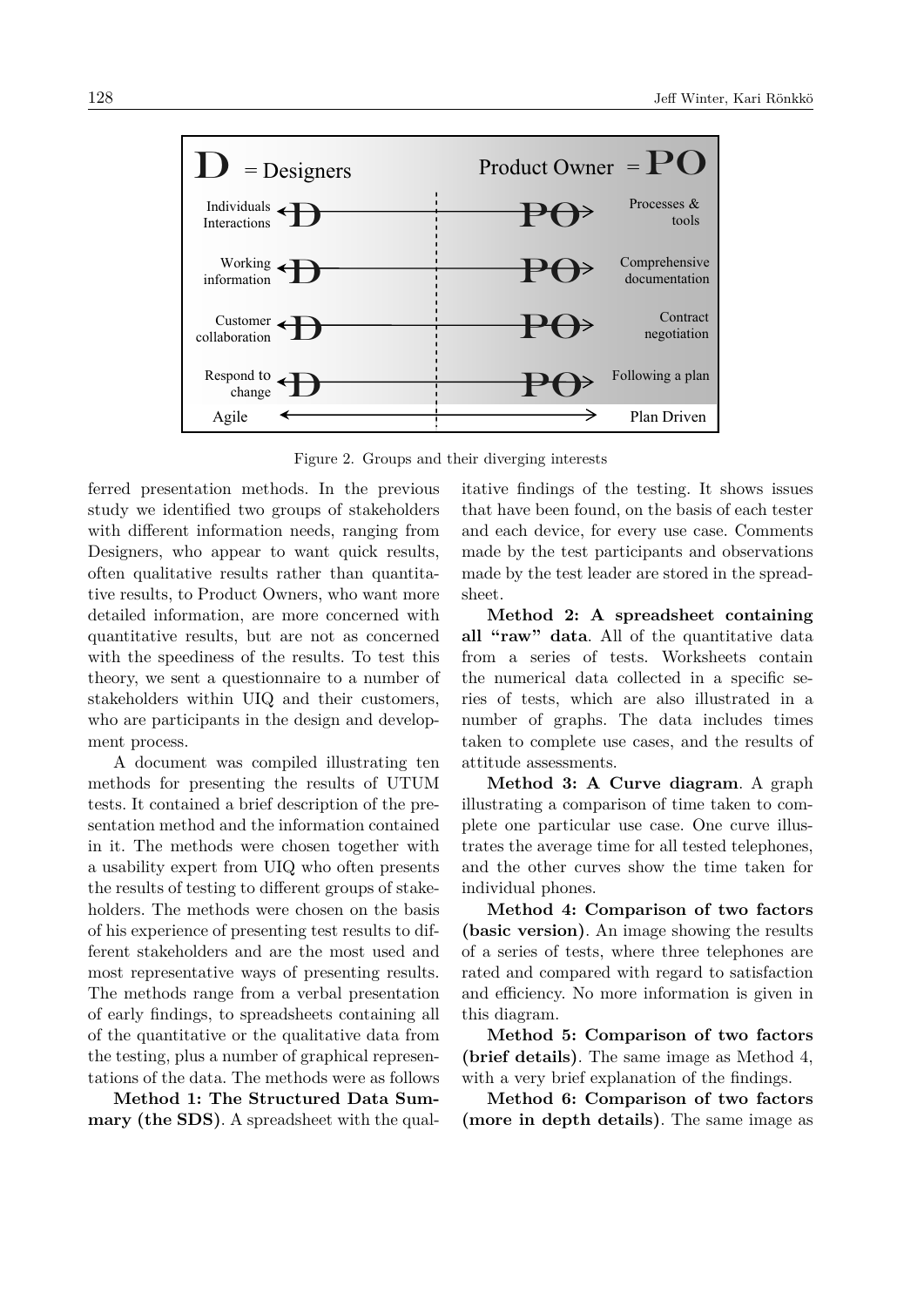Methods 4 and 5. Here, there is a more extensive explanation of the results, and the findings made by the test leader. The test leader has also written suggestions for short term and long term solutions to issues that have been found.

**Method 7: The "Form Factor" – an immediate response**. A visual comparison of which telephone was preferred by men and women, where the participants were asked to give an immediate response to the phones, and choose a favourite phone on the basis of "Form Factor" – the "pleasingness" of the design.

**Method 8: PowerPoint presentation, no verbal presentation**. A PowerPoint presentation, produced by the test leader. A summary of the main results is presented graphically and briefly in writing. This does not give the opportunity to ask follow-up questions in direct connection with the presentation.

**Method 9: Verbal presentation supported by PowerPoint**. A PowerPoint presentation, given by the test leader. A summary of the main results is presented graphically and briefly in writing, and explained verbally, giving the listener the chance to ask questions about e.g. the findings and suggestions for improvements. This type of presentation takes the longest to prepare and deliver.

**Method 10: Verbal presentation of early results**. The test leader gives a verbal presentation of the results of a series of tests. These are based mainly on his or her impressions of issues found, rather than an analysis of the metrics, and can be given after having observed a relatively small number of tests. This is the fastest and most informal type of presentation, and can be given early in the testing process.

The participants in the study were chosen together with the usability expert at UIQ. Some of the participants were people who are regularly given presentations of test results, whilst others were people who are not usually recipients of the results, but who in their professional roles could be assumed to have an interest in the results of usability testing. They were asked to read the document and complete the task by filling in their preferences in a spreadsheet. The results of the survey were returned to the researcher via e-mail, and have been summarised in a spreadsheet and then analysed on the basis of a number of criteria to see what general conclusions can be drawn from the answers.

The method whereby the participants were asked to prioritize the presentation methods was based on cumulative voting [19], [43], a well known voting system in the political and the corporate sphere  $([13], [31])$ , also known as the \$100 test or \$100 method [20]. Cumulative voting is a method that has previously been used in the software engineering context, for e.g. software requirement prioritization [26] and the prioritization of process improvements [3], and in [2] where it is compared to and found to be superior to Analytical Hierarchy Process in several respects.

The questionnaire was sent to 29 people, mostly within UIQ but also to some people from UIQ's licensees. Only six respondents had replied to the questionnaire within the stipulated time, so one day after the first deadline, we sent out a reminder to the respondents who had not answered. This resulted in a further three replies. After one more week, we sent out a final reminder, leading to one more reply. Thus, we received 10 replies to the questionnaire, of which nine were from respondents within UIQ. On further enquiry, the reason given for not replying to the questionnaire was in general the fact that the company was in an intensive working phase for a planned product release, and that the staff at the company could not prioritise allocating the time needed to complete the questionnaire. This makes it impossible to give full answers to the research questions in this study, although it helps us to answer some of the questions, and gives us a better understanding of factors that affect the answers to the other questions. This study helps us formulate hypotheses for further work regarding these questions.

The division of roles amongst the respondents, and the number of respondents in the categories was as follows:

- *•* 2: UI designers
- 2: Product planning<br>• 4: System design
- *•* 4: System design
- 1: Other (Usability)<br>• 1: Other (CTO Office
- *•* 1: Other (CTO Office)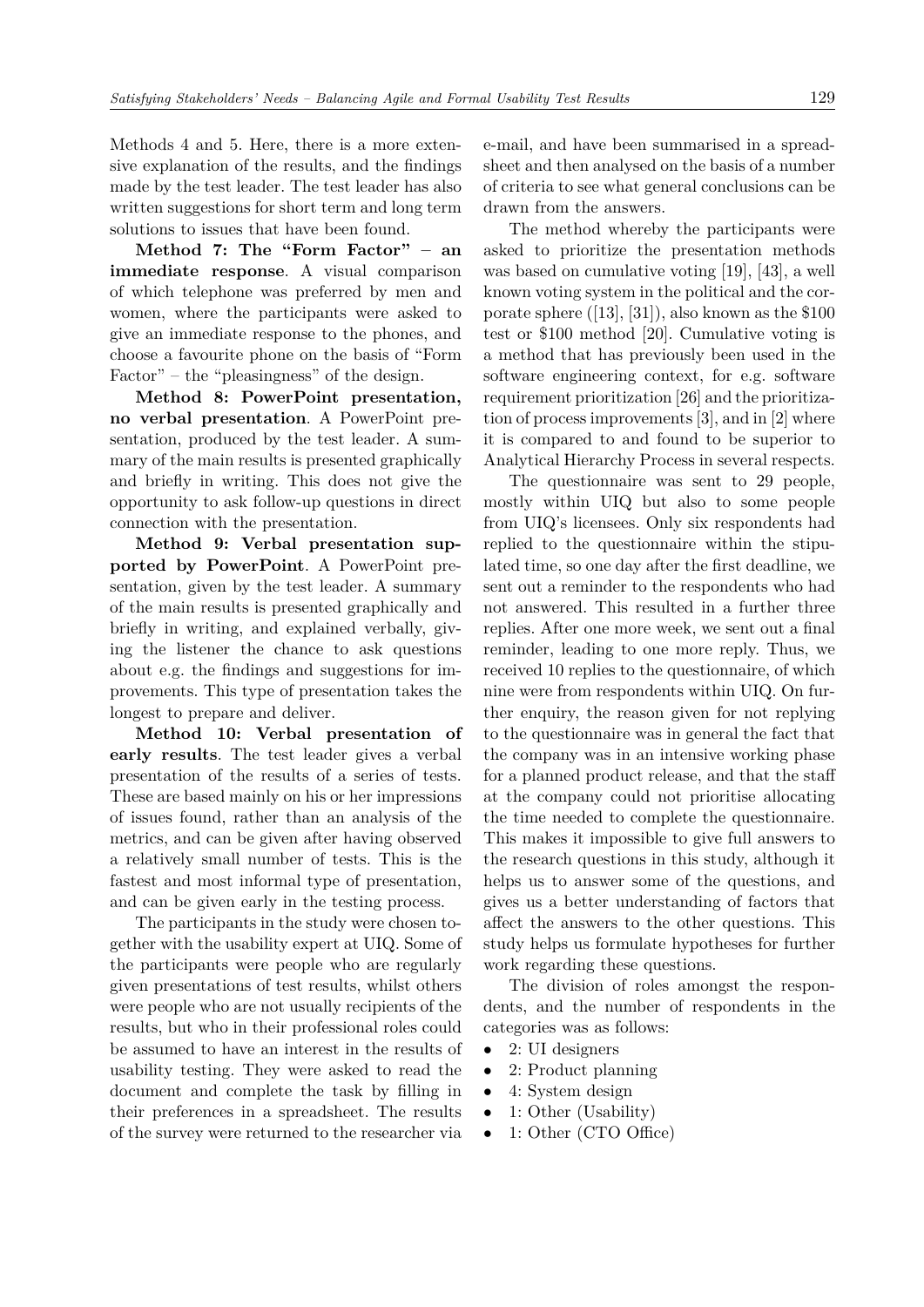

Figure 3. Distribution of points allocated per respondent

We have divided the respondents according to the tentative schema found in the first case study, between Designers (D) and Product Owners (PO). Some respondents were difficult to place in a particular category. The roles the respondents held in the company were discussed with a member of the management staff at UIQ, with long work experience at the company, who was well versed in the thoughts we had regarding the difference between Designers and Product Owners. Due to turbulence within the company, it was not possible to verify the respondents' attitudes to their positions, and would have been difficult, since they were not familiar with the terminology that we used, and the meaning of the roles that we had specified.

Five respondents, the two UI designers, the usability specialist and two of the system designers, belonged to the Designer group. The remaining five respondents, the two members of product planning, the respondent from the CTO office and two of the system designers, were representatives of the group of Product Owners.

Figure 3 is a box and whisker plot that shows the distribution of the points and the mean points allocated per person. As can be seen, the

spread of points differs greatly from person to person. Although this reflects the actual needs of the respondent, the way of allocating points could also reflect tactical choices, or even the respondent's character. To get more information about how the choices were made would require a further study, where the respondents were interviewed concerning their strategies and choices.

In what follows, we use various ways of summarising the data. To obtain a composite picture of the respondents' attitudes, the methods are ranked according to a number of criteria. Given the small numbers of respondents in the study, this compilation of results is used to give a more complex picture of the results, rather than simply relying on one aspect of the questionnaire. The methods are ranked according to: the total number of points that were allocated by all respondents; the number of times the method has been chosen, and; the average ranking, which is the sum of the rankings given by each respondent, divided by the number of respondents that chose the method (e.g., if one respondent chose a method in first place, whilst another respondent chose it in third place, the average position is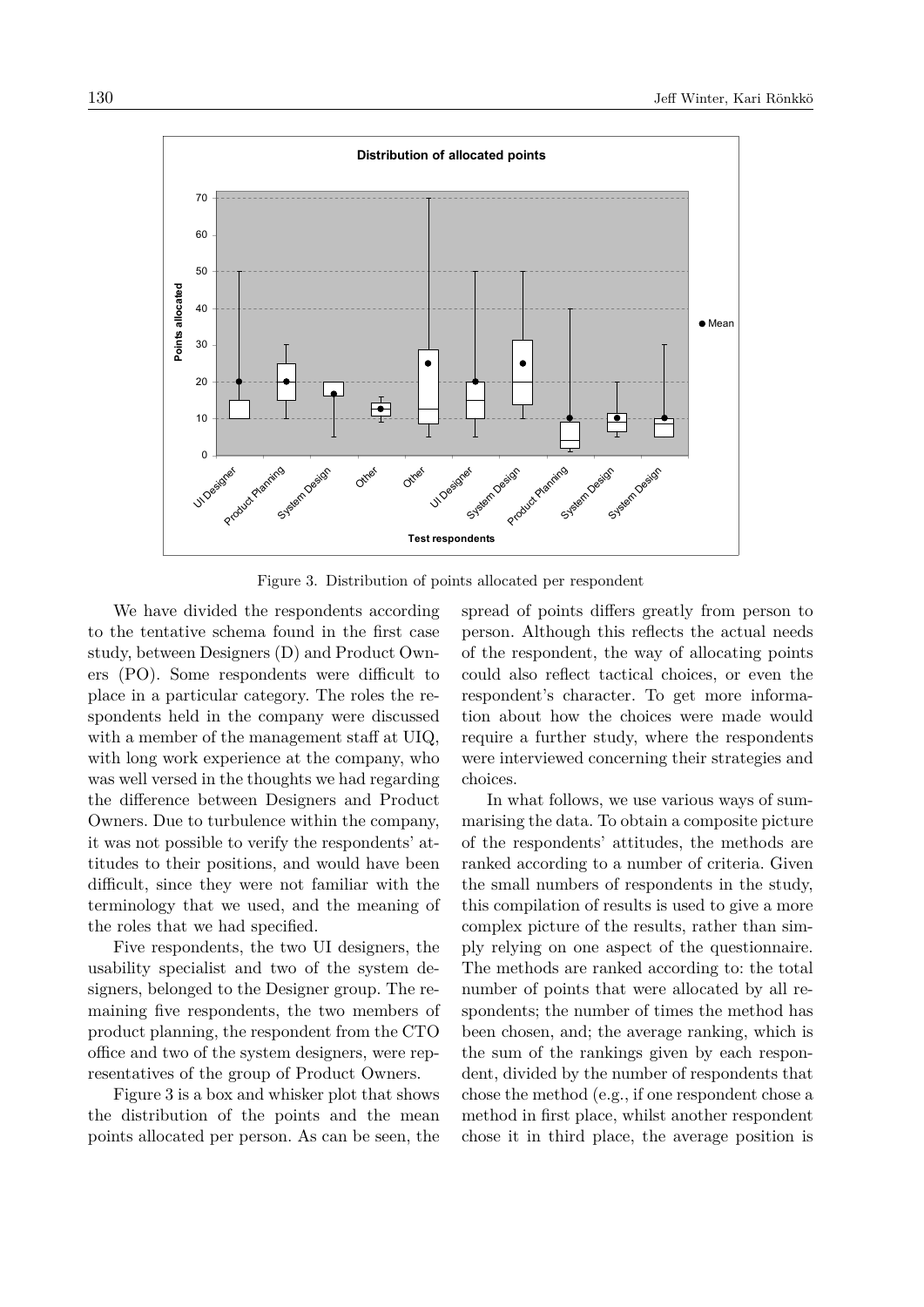

Figure 4. Comparison: All, Designers and Product Owners (lowest point is best)

 $(1+3)/2 = 2$ . A lower average ranking means a better result in the evaluation, although it gives no information about the number of times it has been chosen.

Figure 4 shows a summary of the results for all respondents and a comparison with the results for the group of Designers and Product Owners. For all respondents, total rank is very similar to ranking according to points allocated, and only two methods (ranked 5 and 6) have swapped places. Three methods head the list. Two are verbal presentations, one being supported by PowerPoint and the other is purely verbal.

Even within the two groups of Designers and Product Owners, there is little discrepancy between the results for total rank and position according to points awarded. Table 1 illustrates the ranks. The Methods are ordered according to the points allocated by all respondents. The next columns show the composite results, for all respondents and according to the two groups. Cases where the opinions differ significantly between Designers and Product Owners (a difference of 3 places or more) will be the subject of a brief discussion, to see whether we can draw any tentative conclusions about the presentation requirements of the different stakeholder groups. These methods, which are shown in italics in Table 1, are Methods 1, 3, 4 and 8. Since the company has now ceased operations, it is no longer possible to do a follow-up study of the attitudes of the participants, so the analysis is based on the knowledge we have of the operations at the company and the context where they worked. To verify these results, further studies are needed.

**Method 3**: The Curve Diagram. Designers ranked this presentation highly because if it is interpreted properly, it can give a great deal of information about the use case as it is performed on the device. If the device performs poorly in comparison to the other devices, which can easily be seen by the placement and shape of the curve, this indicates that there are problems that need to be investigated further. Use case performance time indicates the performance of the device, which can be correlated with user satisfaction. The shape of the curve illustrates when problems arose. If problems arise when performing the use case, these will be visible in the diagram and the Designers will know that there are issues that must be attended to.

Product Owners ranked this method poorly because the information is on the level of an individual use case, whilst they need information about the product or device at a coarser level of detail that is easy to interpret, giving an overall view of the product. They trust that problems at this level of detail are dealt with by the Designers, whilst they have responsibility for the product and process as a whole.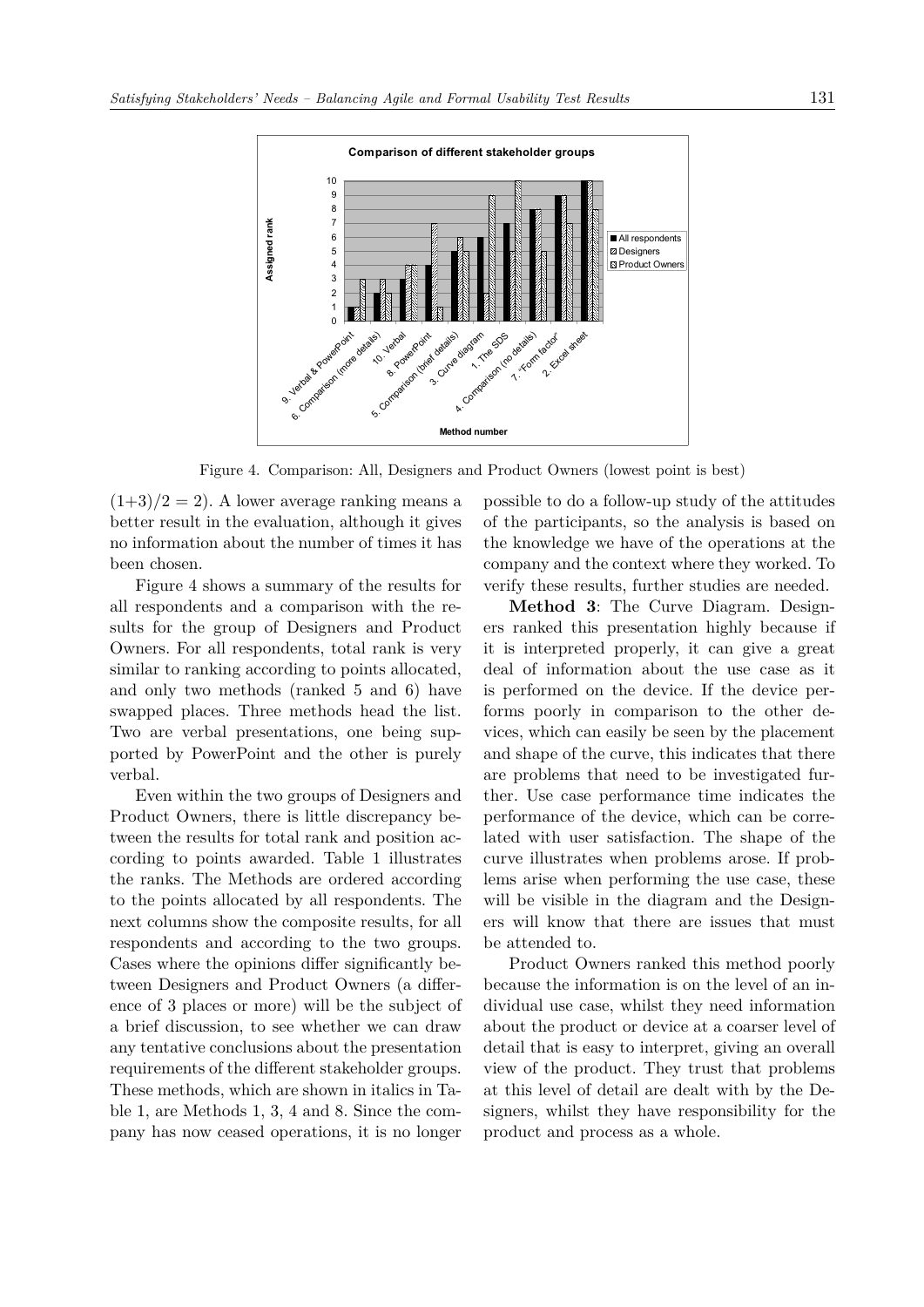|                                | Rankings        |           |               |                |
|--------------------------------|-----------------|-----------|---------------|----------------|
| Method                         | All respondents | Designers | Product       | Difference     |
|                                |                 |           | Owners        | between groups |
| 9. Verbal & PowerPoint         |                 |           | 3             |                |
| 6. Comparison (more details)   |                 | 3         | $\mathcal{D}$ |                |
| 10. Verbal                     |                 |           |               |                |
| 8. PowerPoint                  |                 |           |               |                |
| 5. Comparison (brief details)  |                 | 6         | 5             |                |
| $\overline{3}$ . Curve diagram |                 | 2         | 9             |                |
| 1. The SDS                     |                 | 5         | 10            |                |
| 4. Comparison (no details)     | 8               | 8         | 5             |                |
| 7. "Form factor"               | 9               | 9         |               | ິ              |
| 2. Spreadsheet                 | 10              | 10        |               | $\Omega$       |

Table 1. Comparison of ranks: All, Designers and Product Owners

**Method 8**: PowerPoint presentation, no verbal presentation. This can contain several ways of presenting the results of testing. Designers find this type of presentation of limited use because of the lack of contextual information and the lack of opportunity to pose follow-up questions. It gives a lot of information, but does not contain sufficient details to allow Designers to identify the problems or make decisions about solutions. Without details of the context and what happened in the testing situation, it is hard to interpret differences between devices, to know which problems there are in the device, and thereby difficult to know what to do about the problems. The length of time taken to produce the presentation also means that it is not suitable for Designers, who are concerned with fixing product issues as early in the development process as possible. We also believe that there is also a difference in "culture" where Designers are still unused to being presented with results in this fashion, and cannot translate this easily to fit in with their work practices.

This type of presentation is of primary interest to Product Owners because it provides an overall view of the product in comparison to other devices, without including too much information about the context and test situation. It contains sufficient text, and gives an indication of the status of the product. It is also adapted to viewing without the presence of the test leader, so the recipient can view the presentation and return to it at will. Product Owners are often schooled in an engineering tradition and are used to this way of presenting information.

**Method 1**: The Structured Data Summary (the SDS). Designers value this method of presentation because of the extent and character of the contextual information it includes, and because of the way the data is visualised. For every device and use case, there is information on issues that were observed, and records of comments made by the testers. It is easy to see which use cases were problematic, due to the number of comments written by the test leader, and the presence of many user comments also suggests that there are issues that need investigation. The contextual information gives clues to problems and issues that must be dealt with and gives hints on possible solutions. The effort required to read and summarise the information contained in the spreadsheet, leading to a degree of cognitive friction, means however that it is rated in the middle of the field rather than higher.

Product Owners rate this method poorly because they are uninterested in products on the level of use cases, which this presentation gives provides, and it is difficult to interpret for the device as a whole. The information is not adapted to the broad view of the product that the Product Owners need. The contextual information is difficult to summarise and does not give a readily understandable of the device as a whole. Product Owners find it difficult to make use of the information contained in this spread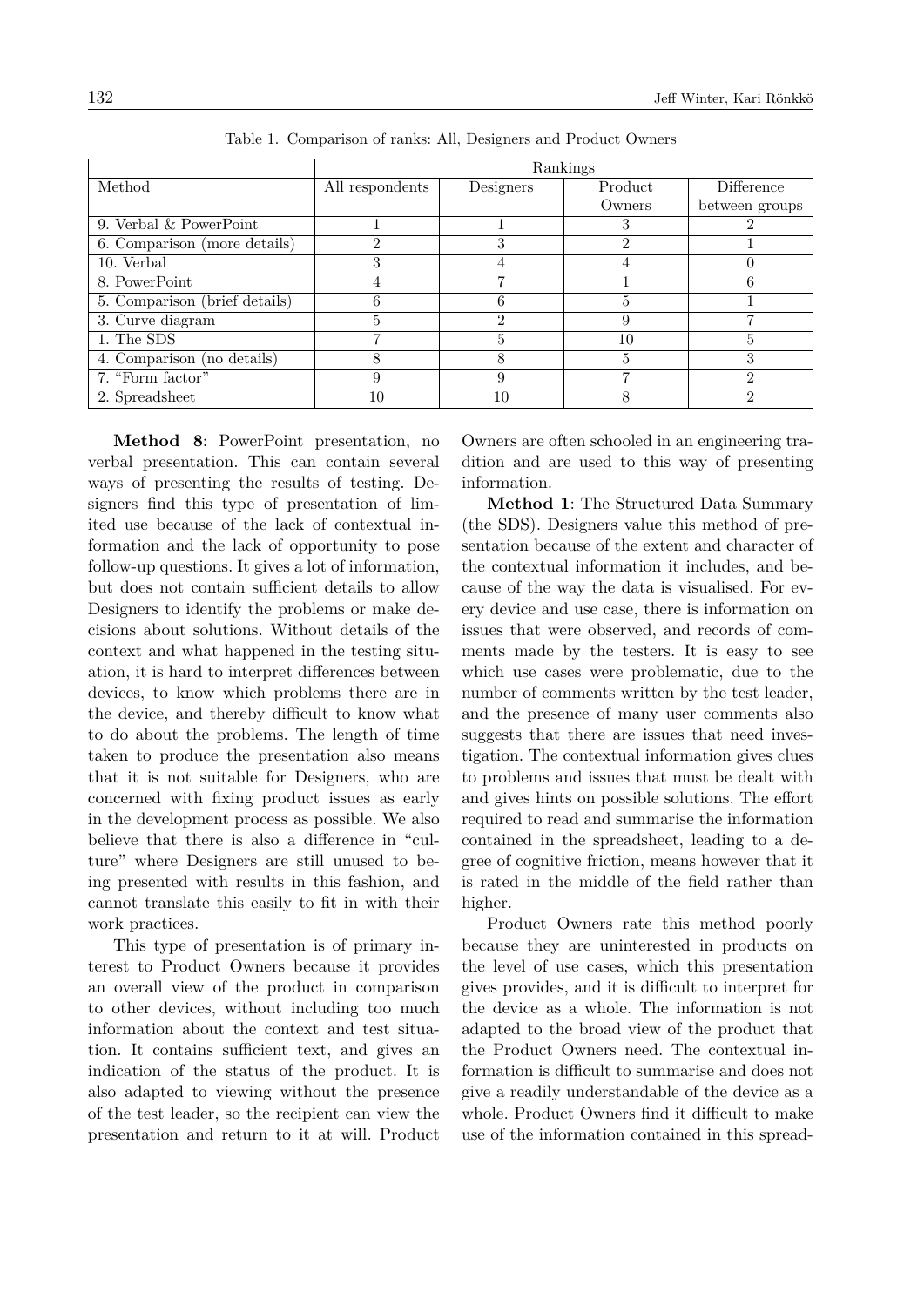sheet and thereby rank it as least useful for their needs.

**Method 4**: Comparison of two factors (basic version). The lack of detail and of contextual information make if difficult for Designers to read any information that allows them to identify problems with the device. It simply provides them with a snapshot of how their product compares to other devices at a given moment.

Product Owners ranked this in the middle of the field. This is a simple way of visualising the state of the product at a given time, which is easy to compare over a period of time, to see whether a device is competitive with the other devices included in the comparison. This is typically one of the elements that are included in the PowerPoint presentation that Product Owners have ranked highest (Method 8). However, this particular method, when taken in isolation, lacks the richness of the overall picture given in Method 8 and is therefore ranked as lower.

To summarise these results, we find that the greatest difference between the two groups concerns the level of detail included in the presentation, the ease with which the information can be interpreted, and the presence of contextual information in the presentation. Designers prioritise methods that give specific information about the device and its features. Product Owners prioritise methods that give more overarching information about the product as a whole, and that is not dependent on including contextual information.

#### **6.1. Changing Information Needs**

Participants were informed that the survey was mainly focused on the presentation of results that are relevant during ongoing design and development. We pointed out that we believed that different presentation methods may be important in the starting and finishing phases of these processes. We stated that comments regarding this would be appreciated. Three respondents wrote comments about this factor.

One respondent (D) stated that the information needed in their everyday work as a UI designer, in the early stages of projects when the interaction designers are most active, was best satisfied through the verbal presentations of early results and verbal presentation supported by PowerPoint, whilst a non-verbal presentation, in conjunction with the metrics data in the spreadsheet and the SDS would be more appropriate later in the project, where the project activities were no longer as dependent on the work tasks and activities of the interaction designers.

A second respondent (D) stated that the verbal presentations are most appropriate in the requirements/design processes. Once the problem domain is understood, and the task is to iterate towards the best solution, the metrics data and the SDS would become more appropriate, because the problem is understood and the qualitative answers are more easily interpreted than the qualitative answers.

Another respondent (PO) wrote that it was important to move the focus from methods that were primarily concerned with verification towards methods that could be of assistance in requirements handling, in prioritisation and decision making in the early phases of development. In other words, the methods presented are most appropriate for later stages of a project, and there is a lack of appropriate methods for early stages.

Given the limited number of answers to these questions, it is of course difficult to draw any general conclusions, although it does appear to be the case that the verbal results are most important in the early stages of a project, to those who are involved in the actual work of designing and developing the product, whilst the more quantitative data is more useful as reference material in the later stages of a project, or further projects.

# **6.2. Attitudes Towards the Role of the Test Leader**

The respondents were asked to judge whether or not they would need the help of the test leader in order to understand the presentation method in question. Two of the respondents supplied no answers to this question, and one of the respondents only supplied answers regarding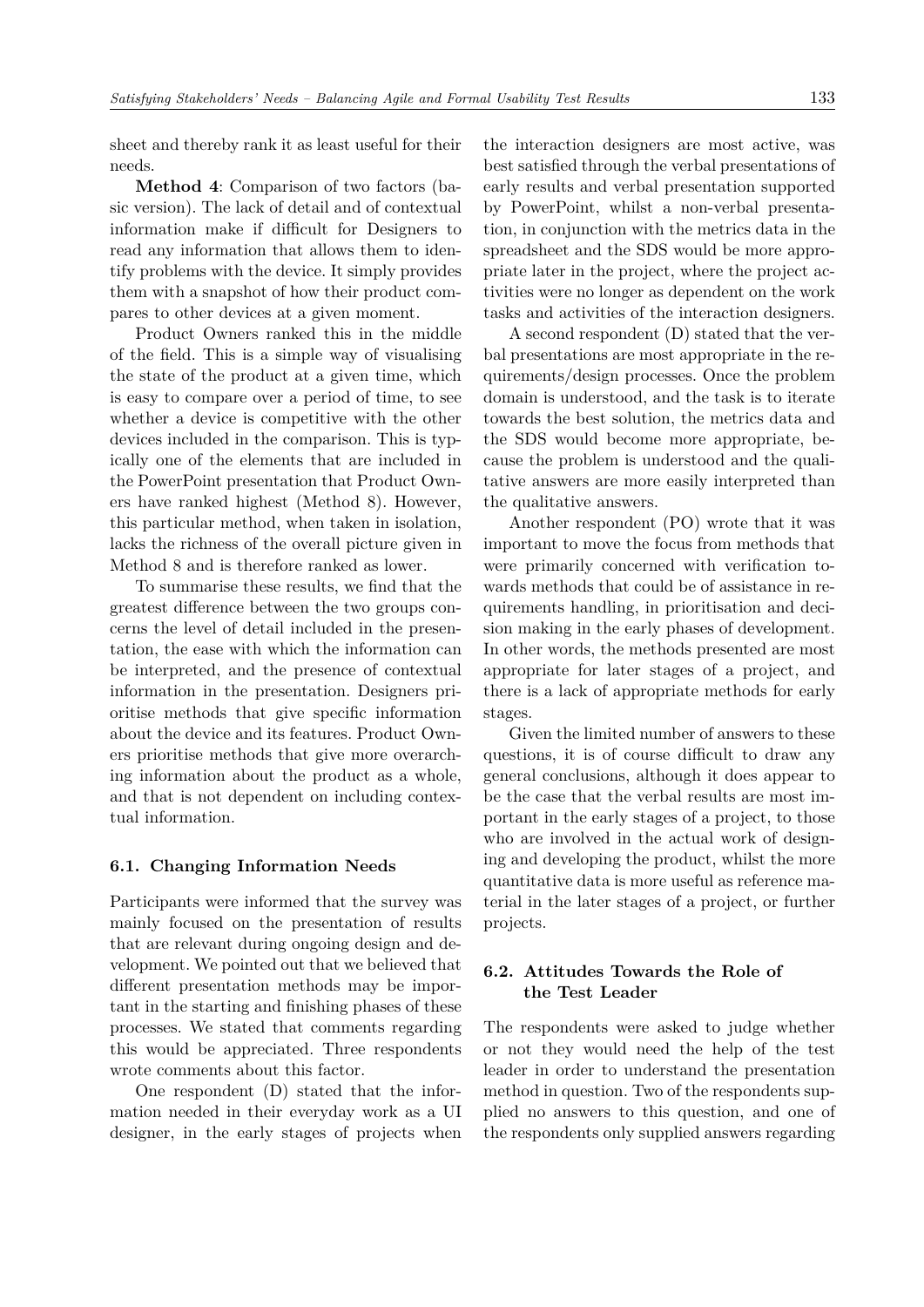methods 9 and 10, which presuppose the presence of the test leader and are therefore excluded from the analysis. If we exclude these three respondents from the summary, there were seven respondents, of whom four gave answers for all eight methods, one gave five answers, and two gave three answers. The three respondents who did not answer these questions were all Product Owners, meaning that there were five designers and two Product Owners who answered these questions.

Analysis of the answers showed that, with the exception of Method 7 the methods that are primarily graphical representations of the data do not appear to require the presence of the test leader to explain the presentation. Method 7 was found to require the presence of the test leader, presumably because it was not directly concerned with the operations of the company. The spreadsheets however, one containing qualitative and one containing quantitative data, both require the presence of a test leader to explain the contents.

Given the fact that the Designers were in the majority, there were few obvious differences between Designers and Product Owners, although the most consistent findings here regard methods 4, 5, and 6, variations of the same presentation method with different amounts of written information. Here, Product Owners needed the test leader to be present whilst Designers did not.

## 6.2.1. In Summary

We now summarise the results of the research questions posed in this case study. The answer to the first question, whether any presentation methods are generally preferred, is that the respondents as a whole generally preferred verbal presentations. The primarily verbal methods are found in both first and third place. The most popular form was a PowerPoint presentation that was supported by verbal explanations of the findings. In second place is a non-verbal illustration showing a comparison of two factors, where detailed information is given explaining the diagram and the results it contains. This type of

presentation is found in several variants in the study, and those with more explanatory detail are more popular than those with fewer details. Following these is a block of graphical presentation methods that are not designed to be dependent on verbal explanations. Amongst these is a spreadsheet containing qualitative data about the test results. At the bottom of the list is a spreadsheet that contains the quantitative data from the study. This presentation differs in character from the SDS, the spreadsheet containing qualitative data, since the SDS offers a view of the data that allows the identification of problem areas for the tested devices. This illustrates the fact that even a spreadsheet, if it offers a graphical illustration of the data that it contains, can also be found useful for stakeholders, even without an explicit explanation of the data that it contains.

Concerning the second question, we could identify differences between the two groups of stakeholders, and the greatest difference between the groups concerns the level of detail included in the presentation, the ease with which the information can be interpreted, and the presence of contextual information in the presentation. Designers prioritise methods that give specific information about the device and its features. Product Owners prioritise methods that give more overarching information about the product as a whole, and that is not dependent on including contextual information. We also found that both groups chose PowerPoint presentations as their preferred method, but that the Designers chose a presentation that was primarily verbal, whilst Product Owners preferred the purely visual presentation. Another aspect of this second question is the attitude towards the role of the test leader, where there were few obvious differences between Designers and Product Owners. The most consistent findings here concern variations of the same presentation method with different amounts of written information. Here, Product Owners needed the test leader to be present whilst Designers did not.

Regarding the third question, if there are methods that are lacking in the current presen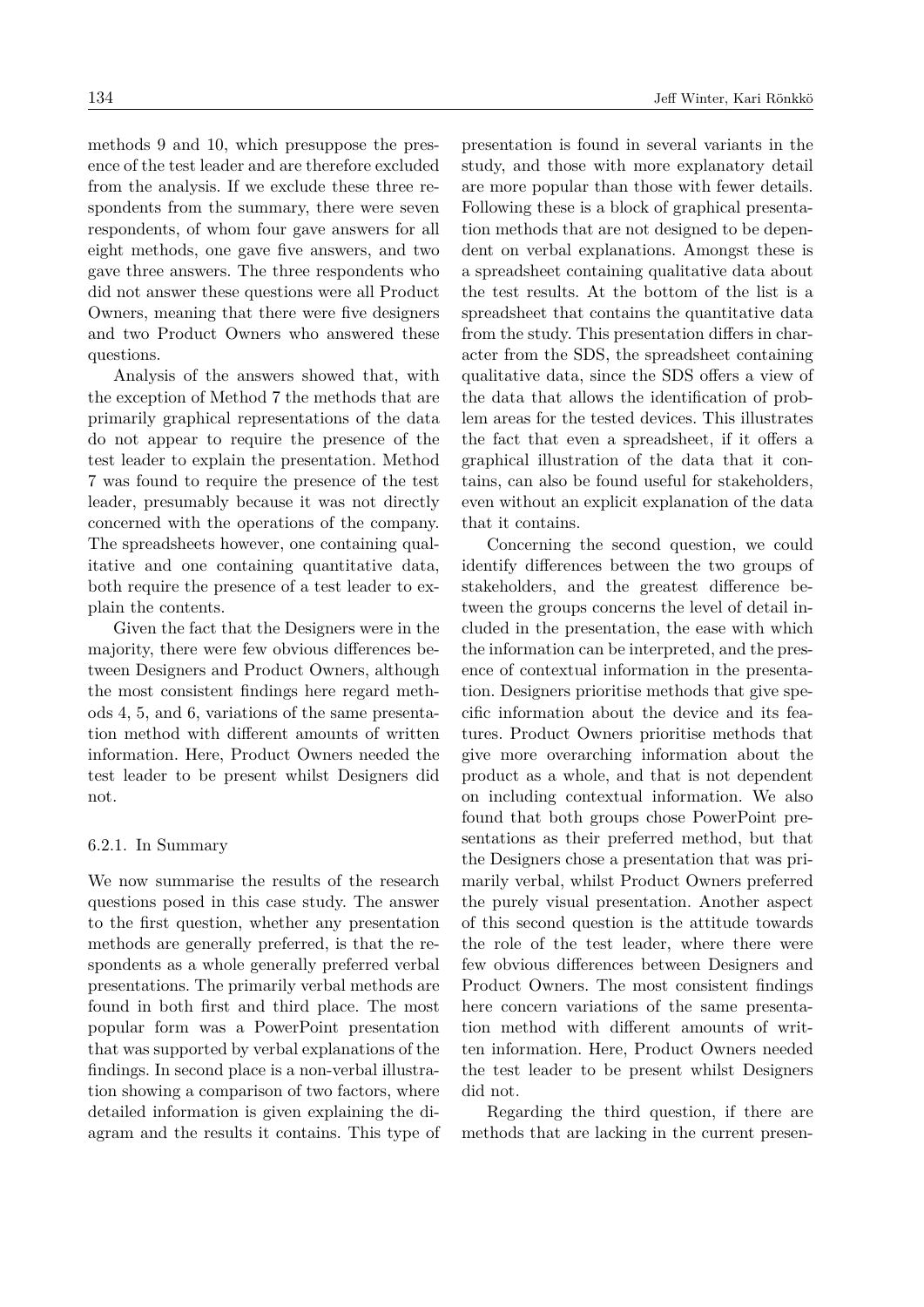tation methods, it was found that taking into account and visualising aspects of UX is becoming more important, and the results indicate that testing must be adapted to capture these aspects more implicitly. There is also a need for a composite presentation method combining the positive features of all of the current methods – however, given the fact that there do appear to be differences between information needs, it may be found to be difficult to devise one method that satisfies all groups.

No clear answers can be found for the fourth question, whether information needs, and preferred methods change during different phases of a design and development project. However, the replies suggest that the required methods do change during a project, that more verbally oriented and qualitative presentations are important in early stages of a project, in the concrete practice of design and development, and that quantitative orientated methods are important in later stages and as reference material.

Regarding the final question, whether results can be presented without the presence of the test leader, we find that the methods that are primarily graphical representations of the data do not appear to require the presence of the test leader to explain the presentation. The spreadsheets however, containing qualitative and quantitative data, both require the presence of a test leader to explain the contents.

To verify these results, further studies are of course needed. Despite the small scale of this study, the results give a basis for performing a further study, and allow us to formulate a hypothesis for following up our results. In line with the rest of the work performed as part of this research, we feel that the this work should be a survey based study in combination with an interview based study, in order to verify the results from the survey and gain a depth of information that is difficult to obtain from a purely survey based study.

We continue by discussing the results of the two case studies in relation to the industrial situation where we have been working, and the need for quality assurance in development and design processes.

## **7. Discussion**

We begin by discussing our results in relation to academic discourses, to answer our first research question: *How can we balance demands for agile results with demands for formal results when performing usability testing for quality assurance?* We also comment upon two related discourses from the introductory chapter, i.e. the relation between quality and a need for cooperation between industry and research, and the relationship between quality and agility.

Since we work in a mass-market situation, and the system that we are looking at is too large and complex for a single customer to specify, the testing process must be flexible enough to accommodate the needs of many different stakeholders. The product must appeal to the broadest possible group, so it is difficult for customers to operate in dedicated mode with development team, with sufficient knowledge to span the whole range of the application, which is what an agile approach requires to work best [5]. In this case, test leaders work as proxies for the user in the mass market. We had a dedicated specialist test leader who brought in the knowledge that users have, in accordance with Pettichord [24]. Evidence suggests that drawing and learning from experience may be as important as taking a rational approach to testing [21]. The fact that the test leaders involved in the testing are usability experts working in the field in their everyday work activities means that they have considerable experience of their products and their field. They have specialist knowledge, gained over a period of time through interaction with end-users, customers, developers, and other parties that have an interest in the testing process and results. This is in line with the idea that agile methods get much of their agility from a reliance on tacit knowledge embodied in a team, rather than from knowledge written down in plans [5].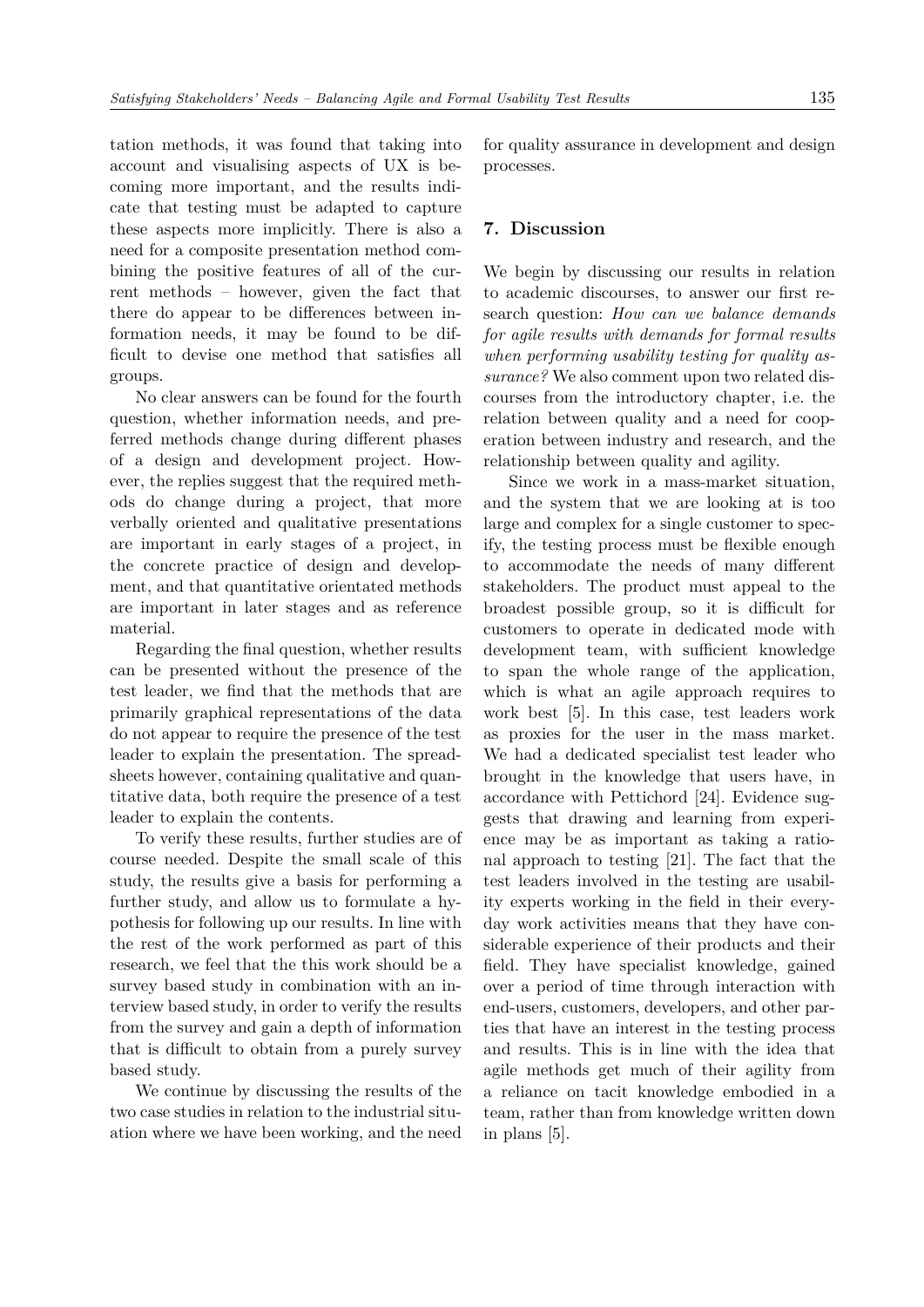It would be difficult to gain acceptance of the test results within the whole organisation without the element of formalism. In sectors with large customer bases, companies require both rapid value and high assurance. This cannot be met by pure agility or plan-driven discipline; only a mix of these is sufficient, and organisations must evolve towards the mix that suits them best [5]. In our case this evolution has taken place during the whole period of the research cooperation, and has reached a phase where it has become apparent that this mix is desirable and even necessary.

In relation to the above, Osterweil [23] states that there is a body of knowledge that could do much to improve quality, but that there is "a yawning chasm separating practice from research that blocks needed improvements in both communities", thereby hindering quality. Practice is not as effective as it must be, and research suffers from a lack of validation of good ideas and redirection that result from serious use in the real world. This case study is part of a successful cooperation between research and industry, where the results enrich the work of both parts. Osterweil [23] also requests the identification of dimensions of quality and measures appropriate for it. The particular understanding of agility discussed in our case study can be an answer to this request. The agility of the test process is in accordance with the "good organisational reasons" for "bad testing" that are argued by Martin et al [21]. These authors state that testing research has concentrated mainly on improving the formal aspects of testing, such as measuring test coverage and designing tools to support testing. However, despite advances in formal and automated fault discovery and their adoption in industry, the principal approach for validation and verification appears to be demonstrating that the software is "good enough". Hence, improving formal aspects does not necessarily help to design the testing that most efficiently satisfies organisational needs and minimises the effort needed to perform testing. In the results of this work, the main reason for not adopting "best practice" is precisely to orient testing to meet organisational needs. Our case is a confirmation of [21]. Here, it is based on the dynamics of customer relationships, using limited effort in the most effective way, and the timing of software releases to the needs of customers as to which features to release. The present paper illustrates how this happens in industry, since the agile type of testing studied here is not according to "best practice" but is a complement that meets organisational needs for a mass-market product in a rapidly changing marketplace, with many different customers and end-users.

To summarise our second case study, the findings presented here are the results of a preliminary study that indicates the needs of different actors in the telecom industry. They are a validation of the ways in which UTUM results have been presented. They provide guidelines to improving the ways in which the results can be presented in the future. They are also a confirmation of the fact that there are different groups of stakeholders, the Designers and Product Owners found in our first case study, who have different information requirements. Further studies are obviously needed, but despite the small scale of this study, it is a basis for performing a wider and deeper study, and it lets us formulate a hypothesis regarding the presentation of testing results. We feel that the continuation of this work should be a survey based study in combination with an interview based study.

## **8. Conclusions and Further Work**

In the usability evaluation framework, we have managed to implement a working balance between agility and plan driven formalism to satisfy practitioners in many roles. The industrial reality that has driven the development of this test package confirms the fact that quality and agility are vital for a company that is working in a rapidly changing environment, attempting to develop a product for a mass market. There is also an obvious need for formal data that can support the quick and agile results. The UTUM test package demonstrates one way to balance demands for agile results with demands for for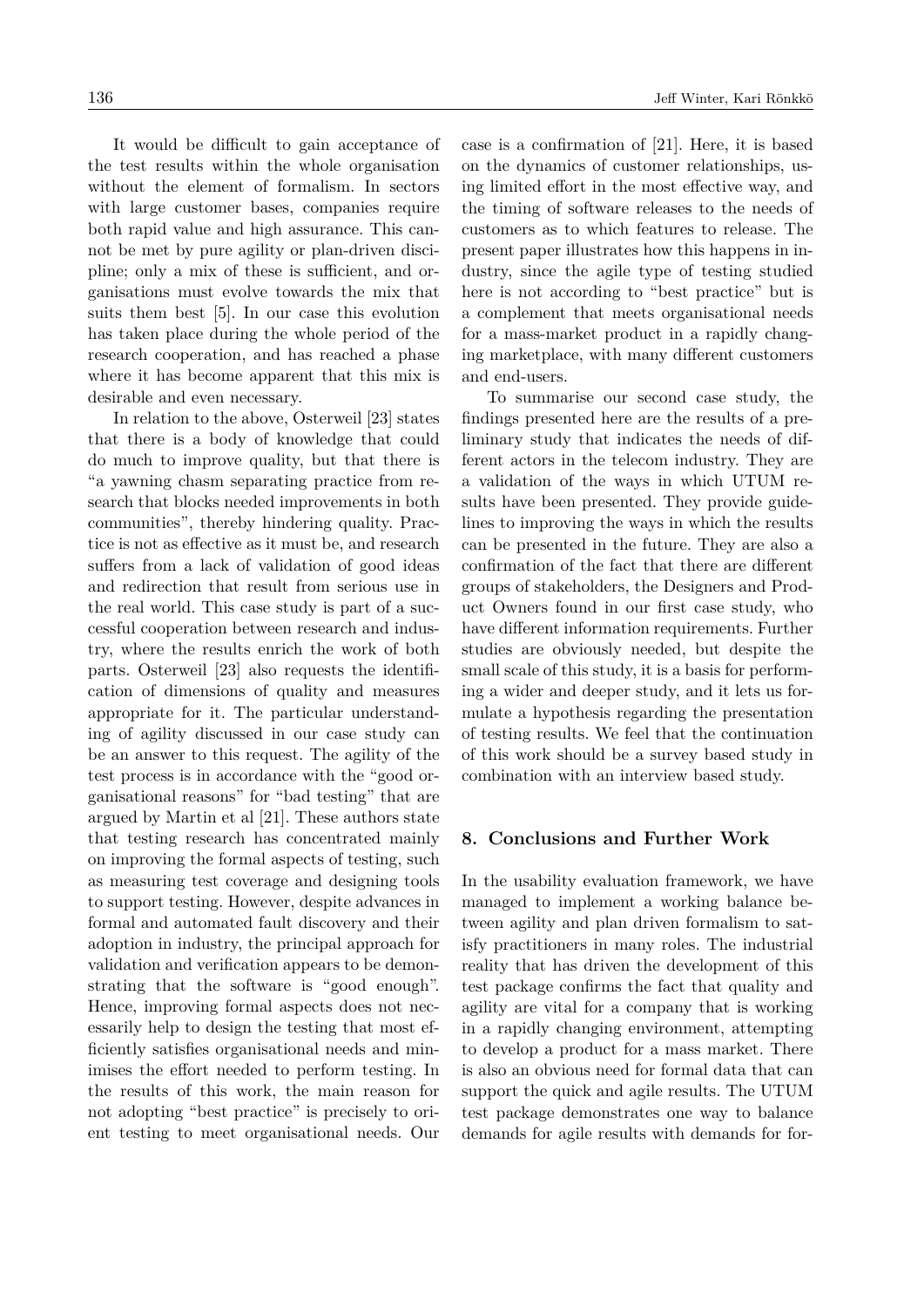mal results when performing usability testing for quality assurance. The test package conforms to both the Designer's manifesto, and the Product Owner's manifesto, and ensures that there is a mix of agility and formalism in the process.

The case in the present paper confirms the argumentation emphasizing 'good organizational reasons', since this type of testing is not according to "best practice" but is a complement that meets organisational needs for a mass-market product in a rapidly changing marketplace, with many different customers and end-users. This is partly an illustration of the chasm between industry and research, and partly an illustration of how agile approaches are taken to adjust to industrial reality. In relation to the former this case study is a successful cooperation between research and industry. It has been ongoing since 2001, and the work has an impact in industry, and results enrich the work of both parts. The inclusion of Sony Ericsson in this case study gave even greater possibilities to spread the benefits of the cooperative research. More and more hybrid methods are emerging, where agile and plan driven methods are combined, and success stories are beginning to emerge. We see the results of this case study and the UTUM test as being one of these success stories. How do we know that the test is successful? By seeing that it is in successful use in everyday practice in an industrial environment. We have found a successful balance between agility and formalism that works in industry and that exhibits qualities that can be of interest to both the agile and the software engineering community.

**Acknowledgements** This work was partly funded by The Knowledge Foundation in Sweden under a research grant for the software development project "Blekinge – Engineering Software Qualities", www.bth.se/besq. Thanks to the participants in the study and to my colleagues in the U ODD research group for their help in data analysis and structuring my writing. Thanks also to Gary Denman for permission to use the Structured Data Summary.

#### **References**

- [1] K. Beck. *Extreme Programming Explained*. Addison Wesley, Reading, MA, 2000.
- [2] P. Berander and P. Jönsson. Hierarchical cumulative voting  $(HCV)$  – prioritization of requirements in hierarchies. *International Journal of Software Engineering & Knowledge Engineering*, 16(6):819, 2006.
- [3] P. Berander and C. Wohlin. Identification of key factors in software process management – a case study. In *2003 International Symposium on Empirical Software Engineering, ISESE '03*, pages 316–325, Rome, Italy, 2003.
- [4] B. W. Boehm. A spiral model of software development and enhancement. *Computer*, 21(5):61–72, 1988.
- [5] B. W. Boehm. Get ready for agile methods, with care. *Computer*, 35(1):64–69, 2002.
- [6] B. W. Boehm. Keynote address, 5th Workshop on Software Quality (WoSQ), 2007.
- [7] J. Brooke. System usability scale (SUS): a Quick-and-Dirty method of system evaluation user information, 1986.
- [8] BTH. UIQ, usability test. http://www.youtube. com/watch?v=5IjIRlVwgeo, Aug. 2008.
- [9] A. Cockburn and J. Highsmith. *Agile Software Development*. The Agile Software Development Series. Addison-Wesley, Boston, 2002.
- [10] Y. Dittrich, C. Floyd, and R. Klischewski. *Doing Empirical Research in Software Engineering: finding a path between understanding, intervention and method development*, pages 243–262. MIT Press, 2002.
- [11] Y. Dittrich, K. Rönkkö, J. Erickson, C. Hansson, and O. Lindeberg. Co-operative method development: Combining qualitative empirical research with method, technique and process improvement. *Journal of Empirical Software Engineering*, 2007.
- [12] Y. Dittrich, K. Rönkkö, O. Lindeberg, J. Erickson, and C. Hansson. Co-operative method development revisited. *SIGSOFT Softw. Eng. Notes*, 30(4):1–3, 2005.
- [13] J. N. Gordon. Institutions as relational investors: A new look at cumulative voting. *Columbia Law Review*, 94(4):124–193, 1994.
- [14] M. J. Harrold. Testing: A roadmap. In *Proceedings of the Conference on the Future of Software Engineering*, Limmerick, Ireland, 2000. ACM Press.
- [15] M. Hassenzahl, E. L. Law, and E. T. Hvannberg. User experience – towards a unified view. In